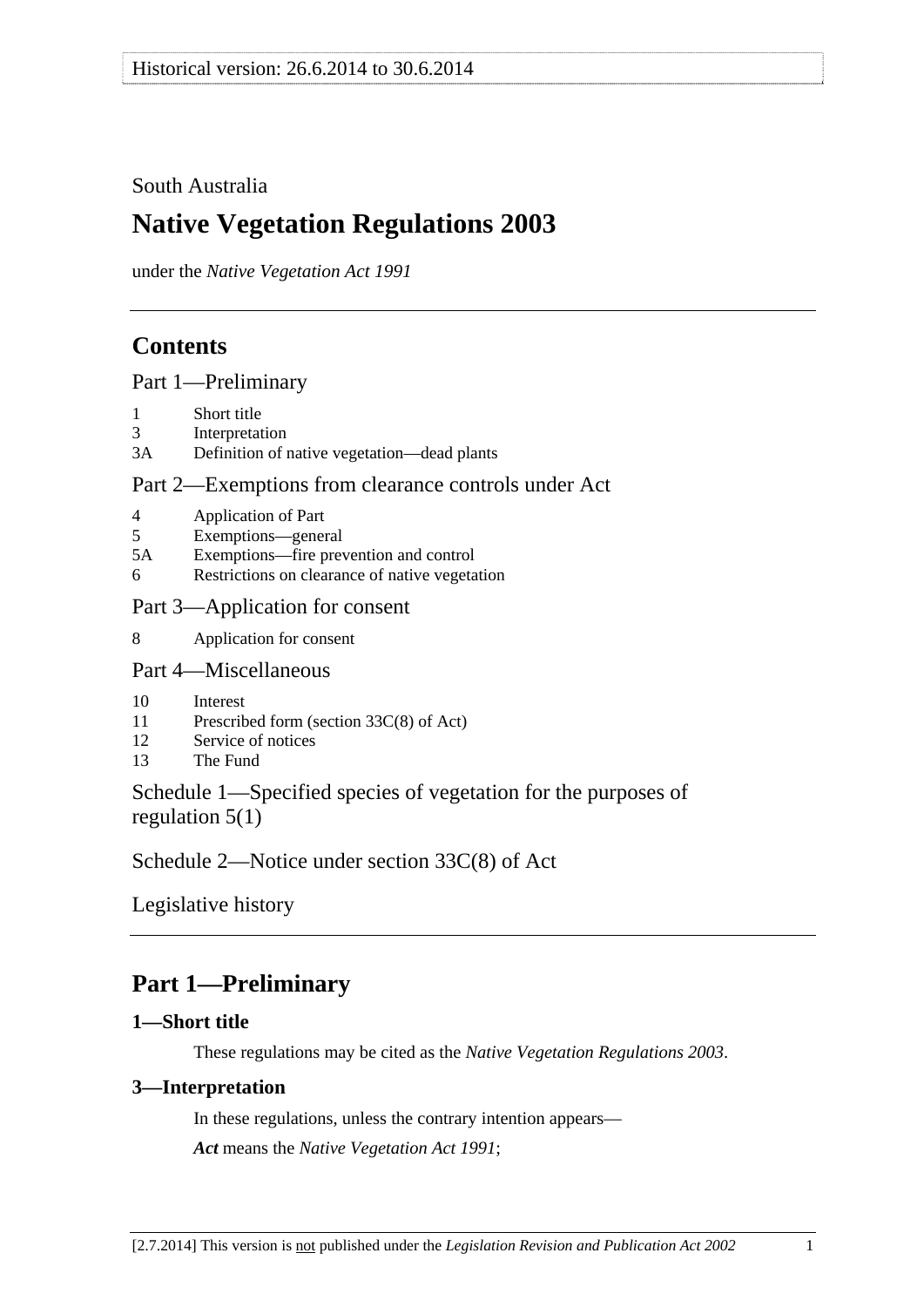<span id="page-1-0"></span>*building* means a building or structure that is permanently fixed to land so that it cannot be moved without dismantling or destroying it and—

- (a) includes a transportable building if the building is connected to a sewage system or a septic tank and then is not moved after it is first connected to that sewage system or septic tank; but
- (b) does not include a building or structure erected or placed on land in contravention of the *Development Act 1993* or a corresponding previous enactment;

*business day* means any day except Saturday, Sunday or a public holiday;

*country* has the same meaning as in the *Fire and Emergency Services Act 2005*;

*Development Plan* means a Development Plan under the *Development Act 1993*;

*dwelling* means a building or part of a building used as a self-contained residence;

*fence* means a fence consisting of posts and wire fixed permanently to land and designed for the purpose of controlling access by people or the movement of animals;

*fire-control purposes*—these are purposes associated with preventing or controlling the spread of fires or potential fires;

#### *infrastructure* means—

- (a) the infrastructure, equipment, structures, works and other facilities used in or in connection with the supply of water or electricity, gas or other forms of energy, the provision of telecommunications, or the drainage, removal or treatment of waste water or sewage; or
- (b) roads and their supporting structures or works; or
- (c) ports, wharfs, jetties, railways, trams and busways;

*Mining Act* means the *Mining Act 1971*, the *Opal Mining Act 1995*, the *Petroleum Act 2000*, the *Offshore Minerals Act 2000* or the *Roxby Downs (Indenture Ratification) Act 1982*;

*private mine* means land declared under the *Mining Act 1971* to be a private mine;

*River Murray Floodplain Area* means the River Murray Protection Area so designated under regulation 4 of the *River Murray Regulations 2003*;

*SACFS* means the South Australian Country Fire Service;

*township of Robe* means the area shown as the township of Robe in the Development Plan that applies to that area of the State.

#### **3A—Definition of native vegetation—dead plants**

For the purposes of paragraph (a) of the definition of *native vegetation* in section 3(1) of the Act, the class of plants, or parts of plants, comprising trees of a species indigenous to South Australia—

- (a) that have a trunk circumference (measured at a point 300 millimetres above the base of the tree) of—
	- (i) in the case of a tree located on Kangaroo Island—1 metre or more; or
	- (ii) in any other case—2 metres or more; and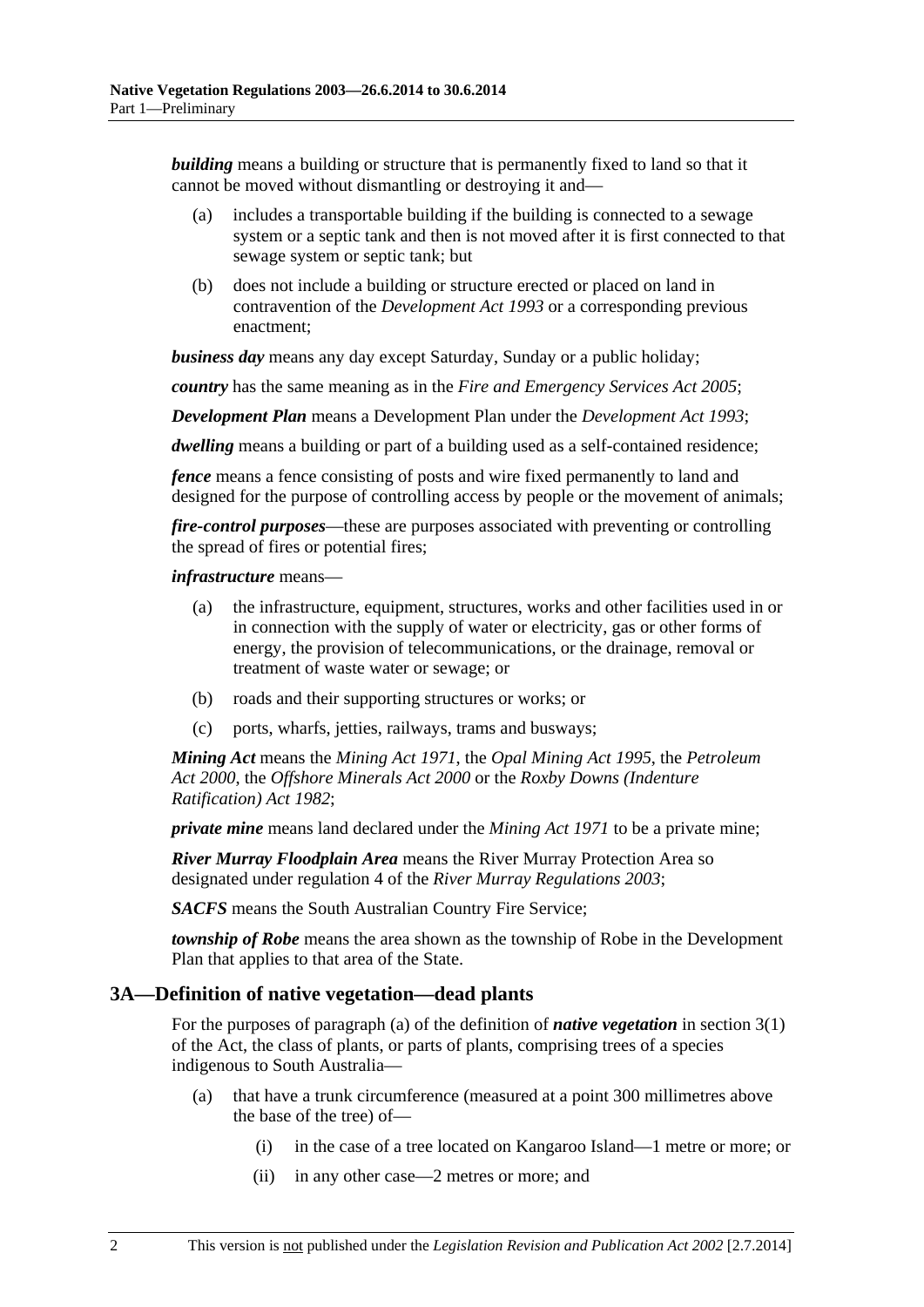<span id="page-2-0"></span> (b) that provide or have the potential to provide, or are a part of a group of trees or other plants (whether alive or dead) that provide or have the potential to provide, a habitat for animals of a listed threatened species under the *Environment Protection and Biodiversity Conservation Act 1999* of the Commonwealth,

is declared to be included in that definition.

# **Part 2—Exemptions from clearance controls under Act**

### **4—Application of Part**

Exemptions under this Part do not extend to native vegetation growing or situated on land that is subject to a heritage agreement under the Act or a heritage agreement that was entered into in compliance with a condition of consent to clear native vegetation under the repealed Act unless the paragraph setting out the exemption explicitly extends its operation to that vegetation.

### **5—Exemptions—general**

- (1) Pursuant to section 27(1)(b) of the Act, native vegetation may, subject to any other Act or law to the contrary, be cleared—
	- (a) if it is proposed to erect a building that is a dwelling or a structure or other facility that is ancillary to a dwelling and—
		- (i) any development authorisation for the erection of the dwelling or structure or other facility required by or under the *Development Act 1993* has been obtained; and
		- (ii) either—
			- (A) the vegetation
				- does not comprise or form part of a stratum of native vegetation that is substantially intact; and
				- except where the dwelling is within a residential or township zone under the relevant Development Plan, does not include vegetation of the genus *Eucalyptus* with a stem diameter at 300 millimetres above the ground of 200 millimetres or more, or other vegetation with a stem diameter at the lowest point of the stem above ground level of 100 millimetres or more; or
			- $(B)$
- the Council is satisfied (on the basis of information provided to the Council by the person seeking the benefit of this paragraph and such other information as the Council thinks fit) that, after taking into account the need to preserve biological diversity and taking into account the needs of the owner of the land, the proposed site for the building is the most suitable that is available; and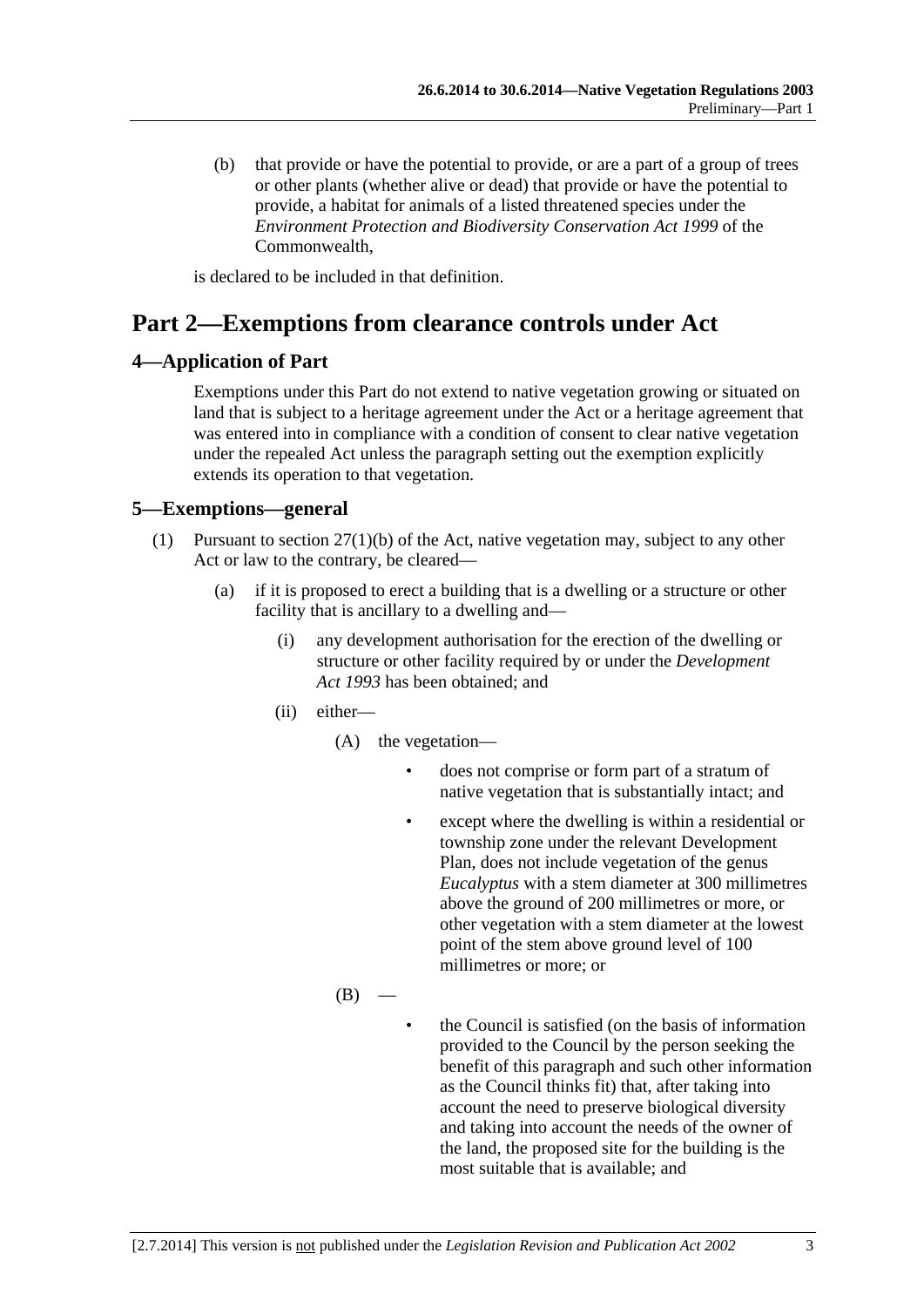- the Council is satisfied (on the basis of information provided to the Council by the person seeking the benefit of this paragraph and such other information as the Council thinks fit) that there is no other practicable alternative that would involve no clearance or the clearance of less vegetation or the clearance of vegetation that is less significant or (if relevant) the clearance of vegetation that has been degraded to a greater extent than the vegetation proposed to be cleared; and
- the clearance is undertaken in accordance with a management plan that has been approved by the Council and that, after taking into account the full extent of clearance that is to be undertaken on the relevant land, results in a significant environmental benefit on the property where the building is to be situated, or the owner of the land (or a person acting on his or her behalf) has, on application to the Council to proceed with clearing the vegetation in accordance with this provision, made a payment into the Fund of an amount considered by the Council to be sufficient to achieve a significant environmental benefit in the manner contemplated by section 21(6) of the Act;
- (ab) if it is proposed to divide land for use for residential purposes (after taking into account the construction of roads and other infrastructure) and—
	- (i) any development authorisation for the division of the land and for the use of land for residential purposes under the *Development Act 1993* has been obtained; and
	- $(ii)$ 
		- (A) the Council is satisfied (on the basis of information provided to the Council by the person seeking the benefit of this paragraph and such other information as the Council thinks fit) that, after taking into account the need to preserve biological diversity and taking into account the needs of the owner of the land, the clearance will be limited to clearance reasonably required to erect 1 dwelling, and any structure or other facility that would be reasonably expected to be ancillary to the dwelling, on each allotment to be created by the division; and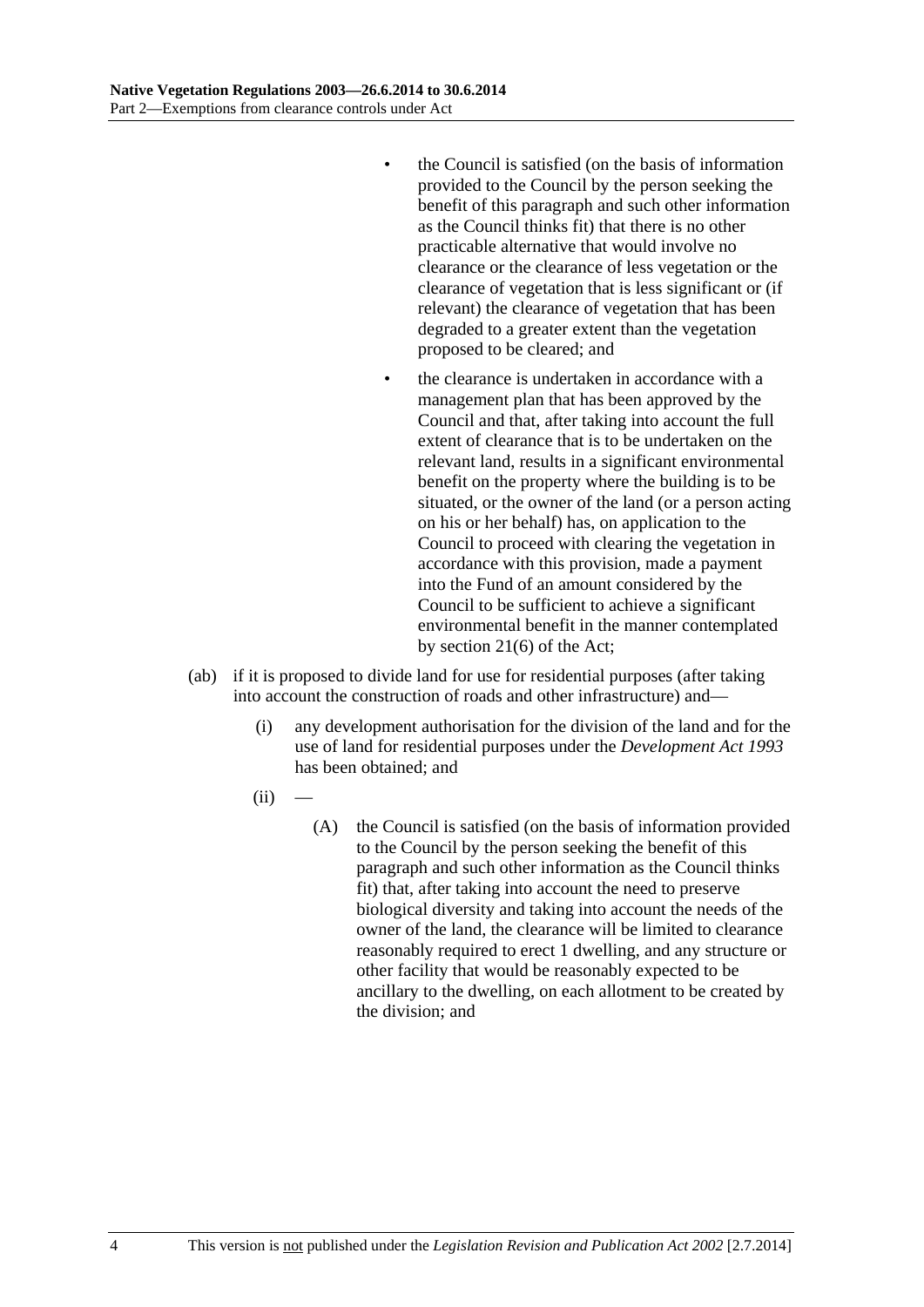- (B) the Council is satisfied (on the basis of information provided to the Council by the person seeking the benefit of this paragraph and such other information as the Council thinks fit) that there is no other practicable alternative that would involve no clearance or the clearance of less vegetation or the clearance of vegetation that is less significant or (if relevant) the clearance of vegetation that has been degraded to a greater extent than the vegetation proposed to be cleared; and
- (C) the clearance is undertaken in accordance with a management plan that has been approved by the Council and, after taking into account the full nature and extent of clearance that is to be undertaken on the relevant land and any commitments that have been made with respect to the establishment, restoration or maintenance of native vegetation, the Council is satisfied that there will be a significant environmental benefit on the land being divided or within the same region of the State, or the owner of the land (or a person acting on his or her behalf) has, on application to the Council to proceed with clearing the vegetation in accordance with this provision, made a payment into the Fund or, if the Council is satisfied that it is appropriate in the circumstances, agreed to make a payment into the Fund, of an amount considered by the Council to be sufficient to achieve a significant environmental benefit which outweighs the value of retaining the vegetation;
- (b) if it is proposed to erect a building or a structure or other facility that is ancillary to a building, other than a dwelling or a structure or other facility that is ancillary to a dwelling, and—
	- (i) any development authorisation for the erection of the building or structure or other facility required by or under the *Development Act 1993* has been obtained; and
	- (ii) the vegetation—
		- (A) does not comprise or form part of a stratum of native vegetation that is substantially intact; and
		- (B) except where the building is within a tourist accommodation, business, centre, commerce, commercial, industrial, industry or office zone under the relevant Development Plan, does not include vegetation of the genus *Eucalyptus* with a stem diameter at 300 millimetres above the ground of 200 millimetres or more, or other vegetation with a stem diameter at the lowest point of the stem above ground level of 100 millimetres or more;
- $(c)$  if—
	- (i) the clearance is incidental to a proposed development to which section 48 of the *Development Act 1993* applies; and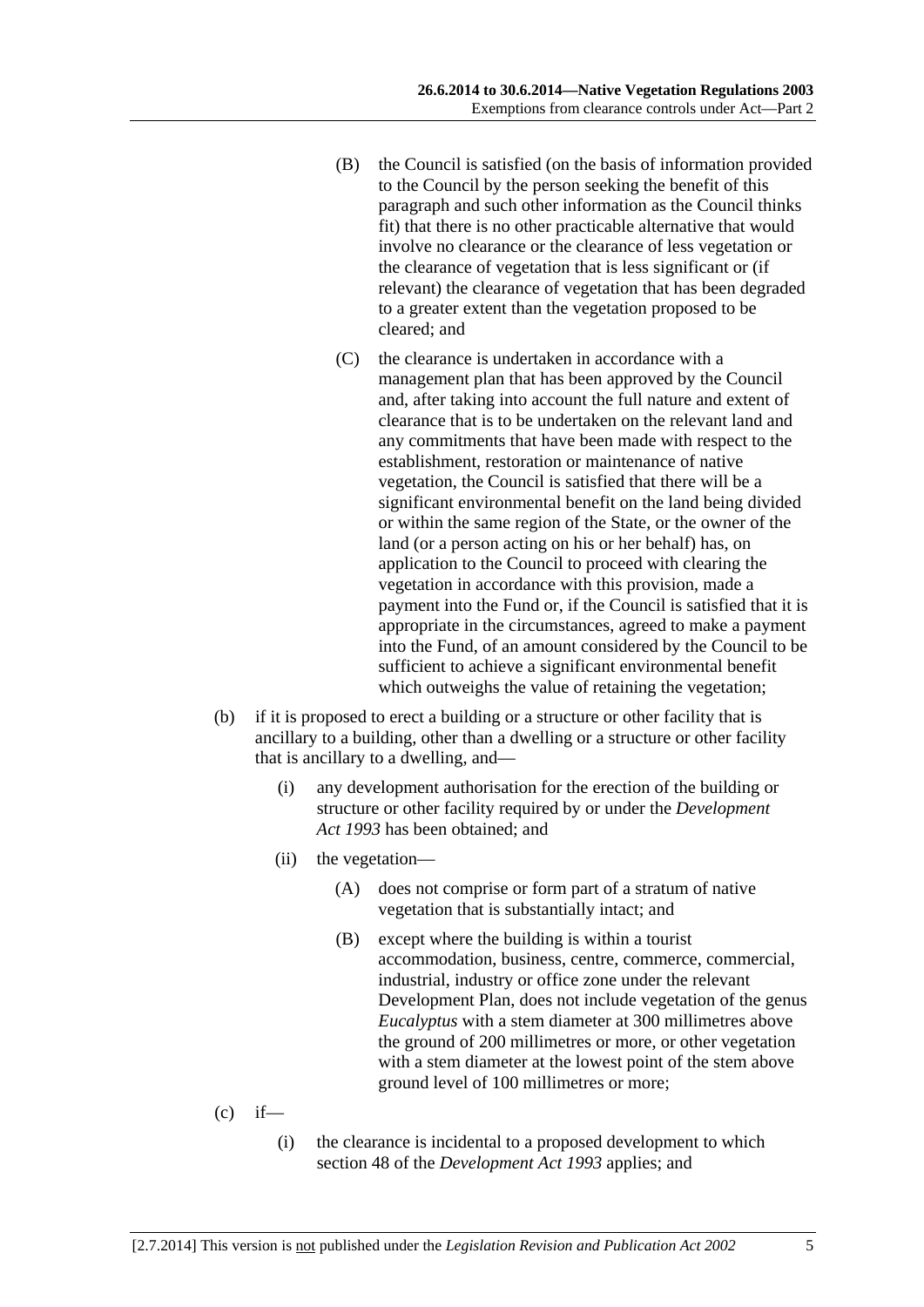- (ii) an environmental impact statement, public environmental report or development report, and an Assessment Report, relating to the development have been prepared under that Act; and
- (iii) the Minister responsible for the administration of the *Development Act 1993* referred the environmental impact statement, public environmental report or development report to the Native Vegetation Council for comment and report and—
	- (A) the Council provided comments which were included (wholly or substantially) in the relevant Assessment Report; or
	- (B) the Council failed to provide comments within 8 weeks after receiving the Minister's invitation for comment and report; and
- (iv) the Governor has granted his or her consent to the proposed development under section 48 of the *Development Act 1993*; and
- (v) the clearance is undertaken in accordance with that consent; and
- (vi) the clearance is undertaken in accordance with a management plan that has been approved by the Council that results in a significant environmental benefit on the property where the development is being undertaken, or the owner of the land (or a person acting on his or her behalf) has, on application to the Council to proceed with clearing the vegetation in accordance with this provision, made a payment into the Fund of an amount considered by the Council to be sufficient to achieve a significant environmental benefit in the manner contemplated by section 21(6) of the Act;
- $(d)$  if—
	- $(i)$
- (A) the clearance is incidental to the construction or expansion of a building or infrastructure and the Minister has, by instrument in writing, declared that he or she is satisfied that the clearance is in the public interest; or
- (B) the clearance is required in connection with the provision of infrastructure or services to a building or proposed building, or to any place; and
- (ii) any development authorisation required by or under the *Development Act 1993* has been obtained; and
- (iii) the Council is satisfied (on the basis of information provided to the Council by the person seeking the benefit of this paragraph and such other information as the Council thinks fit) that, after taking into account the need to preserve biological diversity and the nature and purposes of any proposed building or infrastructure that is yet to be constructed, the proposed site of the building or infrastructure is the most suitable that is available; and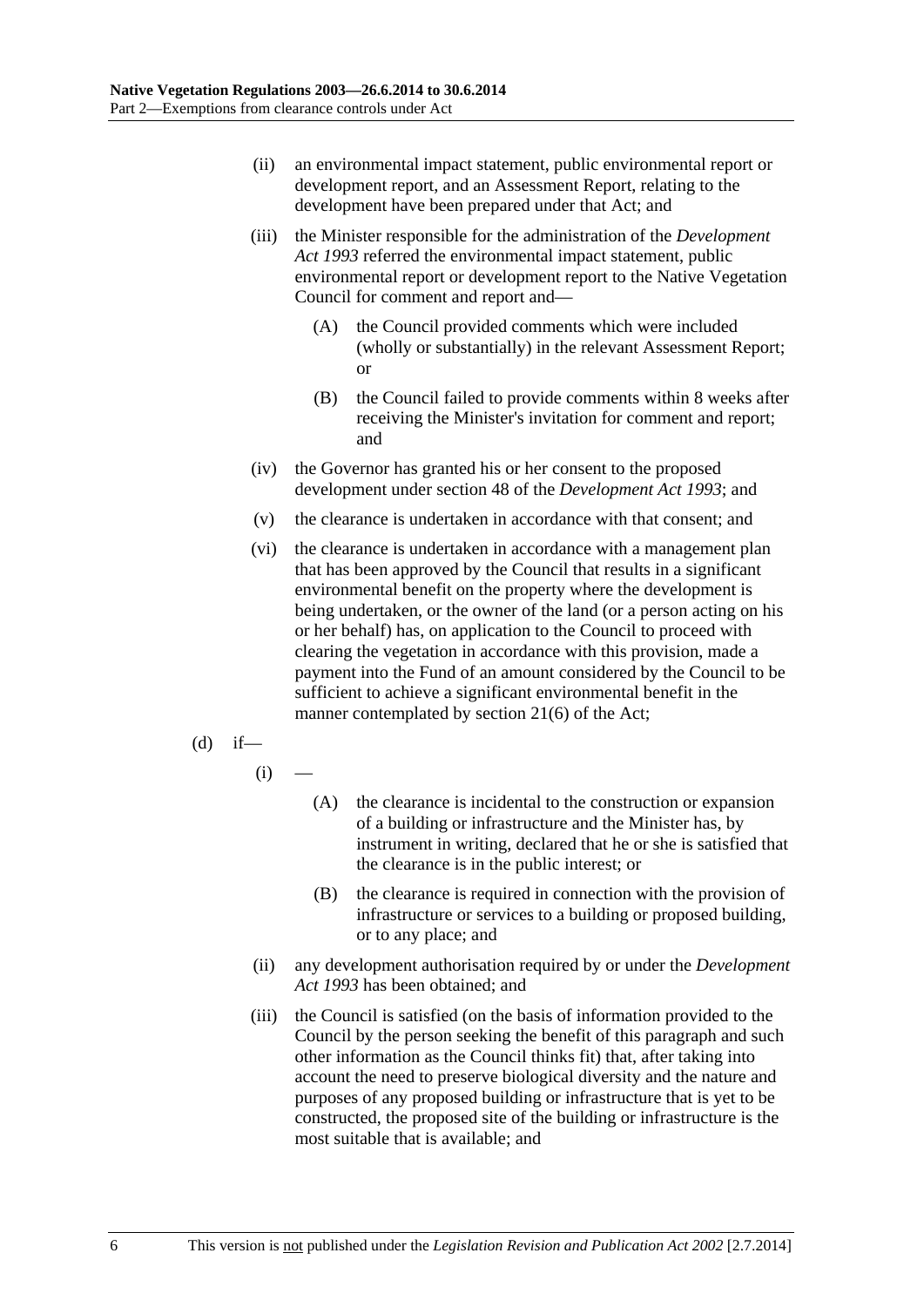- (iv) the Council is satisfied (on the basis of information provided to the Council by the person seeking the benefit of this paragraph and such other information as the Council thinks fit) that there is no other practicable alternative that would involve no clearance or the clearance of less vegetation or the clearance of vegetation that is less significant or (if relevant) the clearance of vegetation that has been degraded to a greater extent than the vegetation proposed to be cleared; and
- (v) the clearance is undertaken in accordance with a standard operating procedure determined or approved by the Council for the purposes of this provision or a management plan that has been approved by the Council, and either—
	- (A) there will be a significant environmental benefit on the property where the clearance is being undertaken or within the same region of the State; or
	- (B) either—
		- the owner of the land (or a person acting on his or her behalf); or
		- a person connected with the construction or expansion of the building or infrastructure, or the provision of the infrastructure or services (as the case requires),

has, on application to the Council to proceed with clearing the vegetation in accordance with this provision, made a payment into the Fund of an amount considered by the Council to be sufficient to achieve a significant environmental benefit in the manner contemplated by section 21(6) of the Act;

- $(da)$  if—
	- (i) the clearance is incidental to proposed development to be undertaken on land; and
	- (ii) any development authorisation required by or under the *Development Act 1993* has been obtained; and
	- (iii) the Council is satisfied (on the basis of information provided to the Council by the person seeking the benefit of this paragraph and such other information as the Council thinks fit)—
		- (A) that the vegetation is not significant (including by taking into account the scale or nature of surrounding vegetation and relevant guidelines prepared and published by the Council); and
		- (B) that there is no other practicable alternative that would involve no clearance or the clearance of less vegetation; and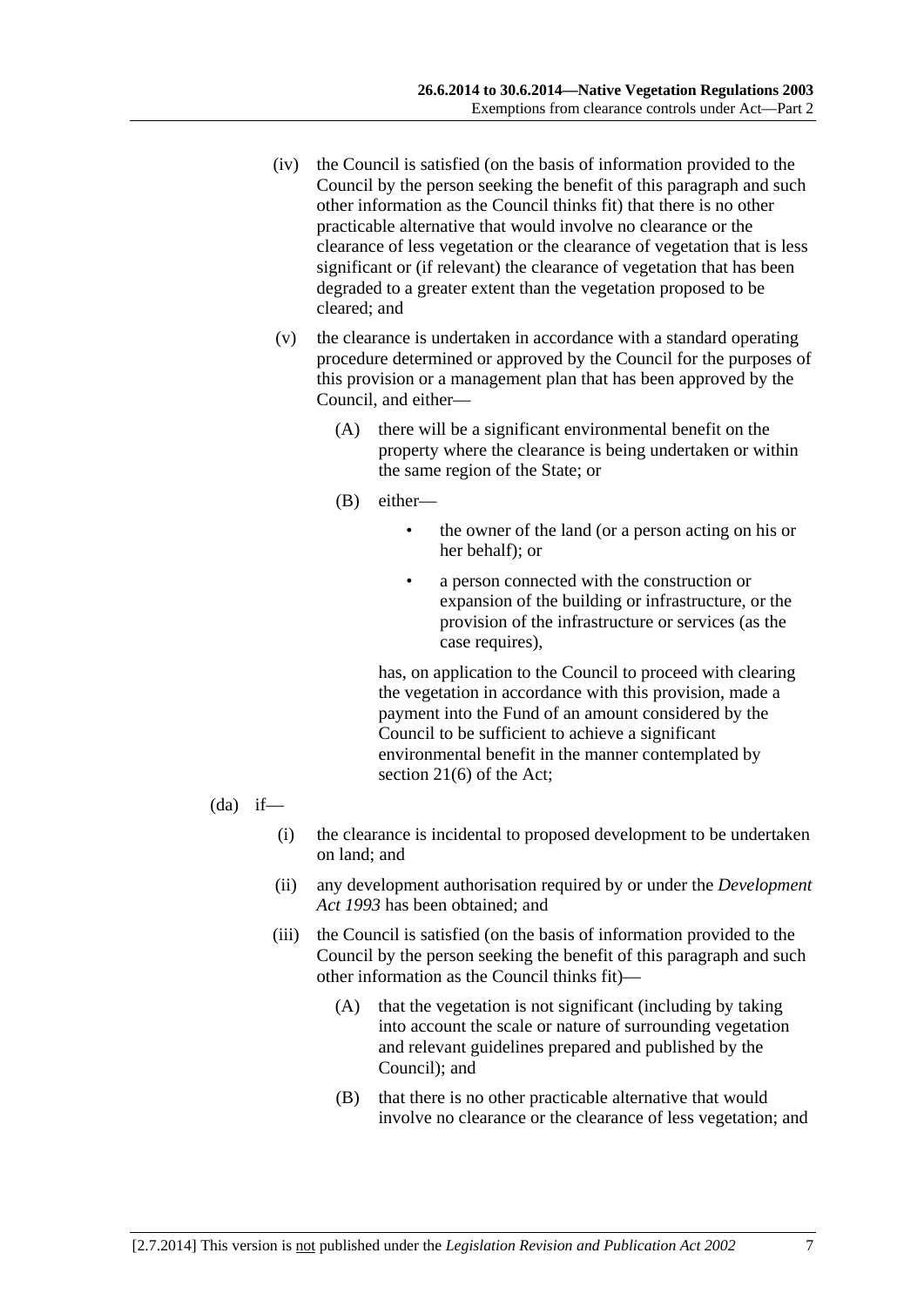- (iv) the clearance is undertaken in accordance with a management plan that has been approved by the Council that results in a significant environmental benefit on the property where the relevant development is to be undertaken, or the owner of the land (or a person acting on his or her behalf) has, on application to the Council to proceed with clearing the vegetation in accordance with this provision, made a payment into the Fund of an amount considered by the Council to be sufficient to achieve a significant environmental benefit in the manner contemplated by section 21(6) of the Act;
- $(e)$  if—
	- (i) the clearance is incidental to the repair or maintenance work of the Crown; and
	- (ii) the person undertaking the clearance—
		- (A) has given at least 10 business days notice in writing outlining the proposed clearance to a person who has the care, control or management of the land before commencing the clearance (unless the land is under the care, control or management of the Crown); or
		- (B) is acting in accordance with a standard operating procedure determined or approved by the Council for the purposes of this provision; or
		- (C) is acting in a situation of urgency that requires action without delay; and
	- (iii) the person undertaking the clearance complies with any guidelines relating to the protection of native vegetation from the spread of plant diseases or noxious weeds, or from unnecessary damage during the performance of any work, prepared by the Council in accordance with section 25 of the Act,

(and the operation of this paragraph extends to vegetation on land that is subject to a heritage agreement);

- $(f)$  if
	- $(i)$
- (A) the clearance is being undertaken as part of the duty of an electricity entity under Part 5 of the *Electricity Act 1996*; or
- (B) the clearance is incidental to any repair or maintenance work of an electricity entity within the meaning of the *Electricity Act 1996*; and
- (ii) the person undertaking the clearance—
	- (A) is acting in accordance with the principles of vegetation clearance under the *Electricity Act 1996*; or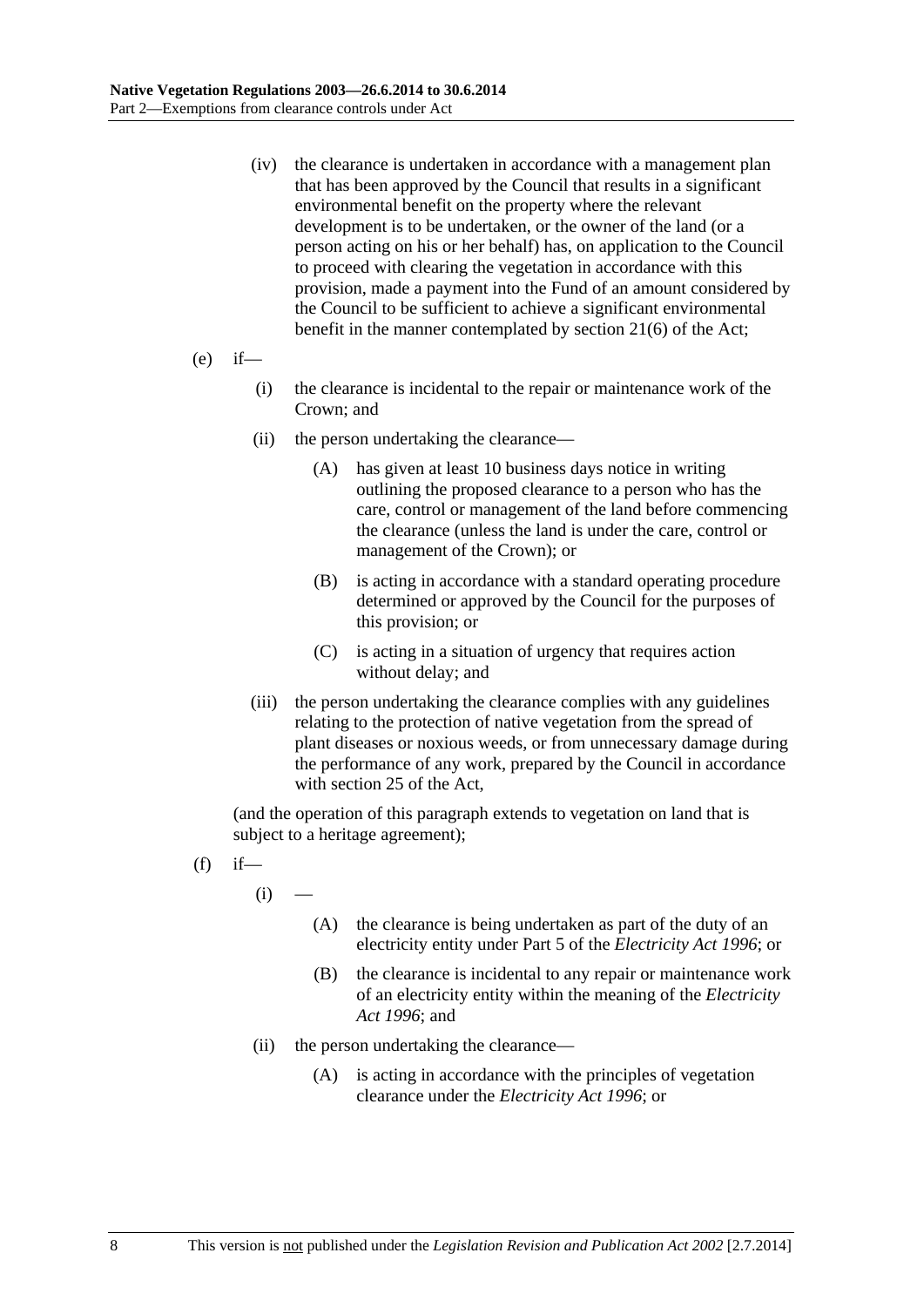- (B) has given at least 10 business days notice in writing outlining the proposed clearance to a person who has the care, control or management of the land before commencing the clearance (unless the land is under the care, control or management of the electricity entity); or
- (C) is acting in accordance with a standard operating procedure determined or approved by the Council for the purposes of this provision; or
- (D) is acting in a situation of urgency that requires action without delay; and
- (iii) the person undertaking the clearance complies with any guidelines relating to the protection of native vegetation from the spread of plant diseases or noxious weeds, or from unnecessary damage during the performance of any work, prepared by the Council in accordance with section 25 of the Act,

(and the operation of this paragraph extends to vegetation on land that is subject to a heritage agreement);

- $(g)$  if—
	- (i) the clearance is incidental to the repair or maintenance of any infrastructure; and
	- (ii) the person undertaking the clearance—
		- (A) has given at least 10 business days notice in writing outlining the proposed clearance to a person who has the care, control or management of the land before commencing the clearance (unless the land is under the care, control or management of the person who is responsible for the infrastructure); or
		- (B) in acting in accordance with a standard operating procedure determined or approved by the Council for the purposes of this provision; or
		- (C) is acting in a situation of urgency that requires action without delay; and
	- (iii) the person undertaking the clearance complies with any guidelines relating to the protection of native vegetation from the spread of plant diseases or noxious weeds, or from unnecessary damage during the performance of any work, prepared by the Council in accordance with section 25 of the Act,

(and the operation of this paragraph extends to vegetation on land that is subject to a heritage agreement);

- $(h)$  if—
	- (i) the clearance is incidental to work being undertaken by or on behalf of the Commissioner of Highways; and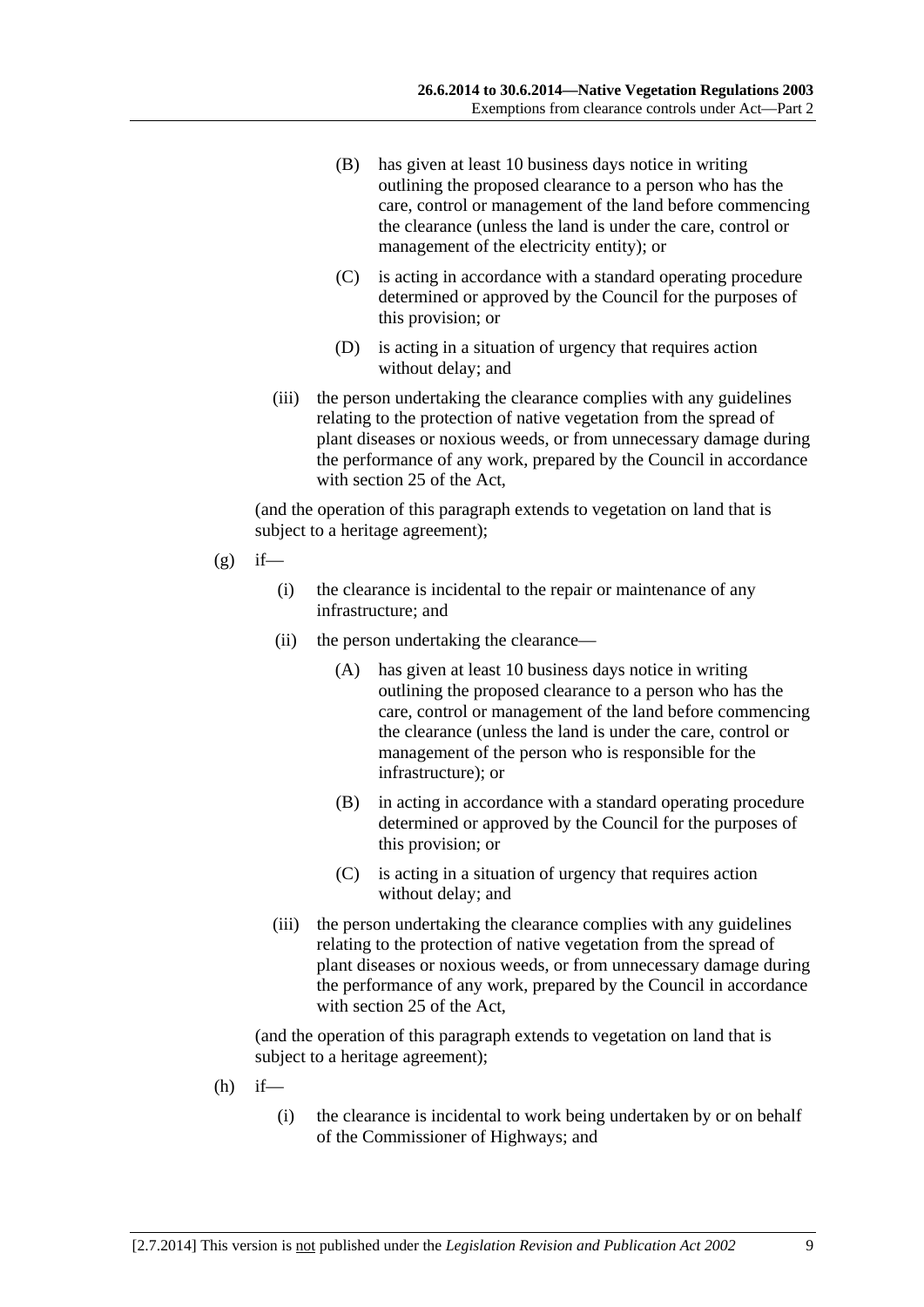- (ii) except where the clearance is incidental to repair or maintenance work, there is no other practicable alternative that would involve no clearance or the clearance of less vegetation or the clearance of vegetation that is less significant or (if relevant) the clearance of vegetation that has been degraded to a greater extent than the vegetation proposed to be cleared; and
- (iii) either—
	- (A) the clearance is undertaken in accordance with a standard operating procedure determined or approved by the Council for the purposes of this provision or a management plan that has been approved by the Council, and either there will be a significant environmental benefit at the site of the relevant work or within the same region of the State, or the Commissioner of Highways or another person undertaking the work has, on application to the Council to proceed with clearing the vegetation in accordance with this provision, made a payment into the Fund of an amount considered by the Council to be sufficient to achieve a significant environmental benefit in the manner contemplated by section 21(6) of the Act; or
	- (B) the clearance is incidental to repair or maintenance work and the person undertaking the clearance
		- has given at least 10 business days notice in writing outlining the proposed clearance to a person who has the care, control or management of the land before commencing the clearance (unless the land is under the care, control or management of the Commissioner of Highways); or
		- is acting in accordance with a standard operating procedure determined or approved by the Council for the purposes of this provision; or
		- is acting in a situation of urgency that requires action without delay; and
- (iv) the person undertaking the clearance complies with any guidelines relating to the protection of native vegetation from the spread of plant diseases or noxious weeds, or from unnecessary damage during the performance of any work, prepared by the Council in accordance with section 25 of the Act;
- (i) if the clearance is incidental to the repair or maintenance of an existing dam;
- $(i)$  if—
	- (i) the clearance is incidental to the lawful construction of a new dam that will cover—
		- (A) in areas designated by the Council, by notice in the Gazette, for the purposes of this provision—less than 500 square metres in surface area when full;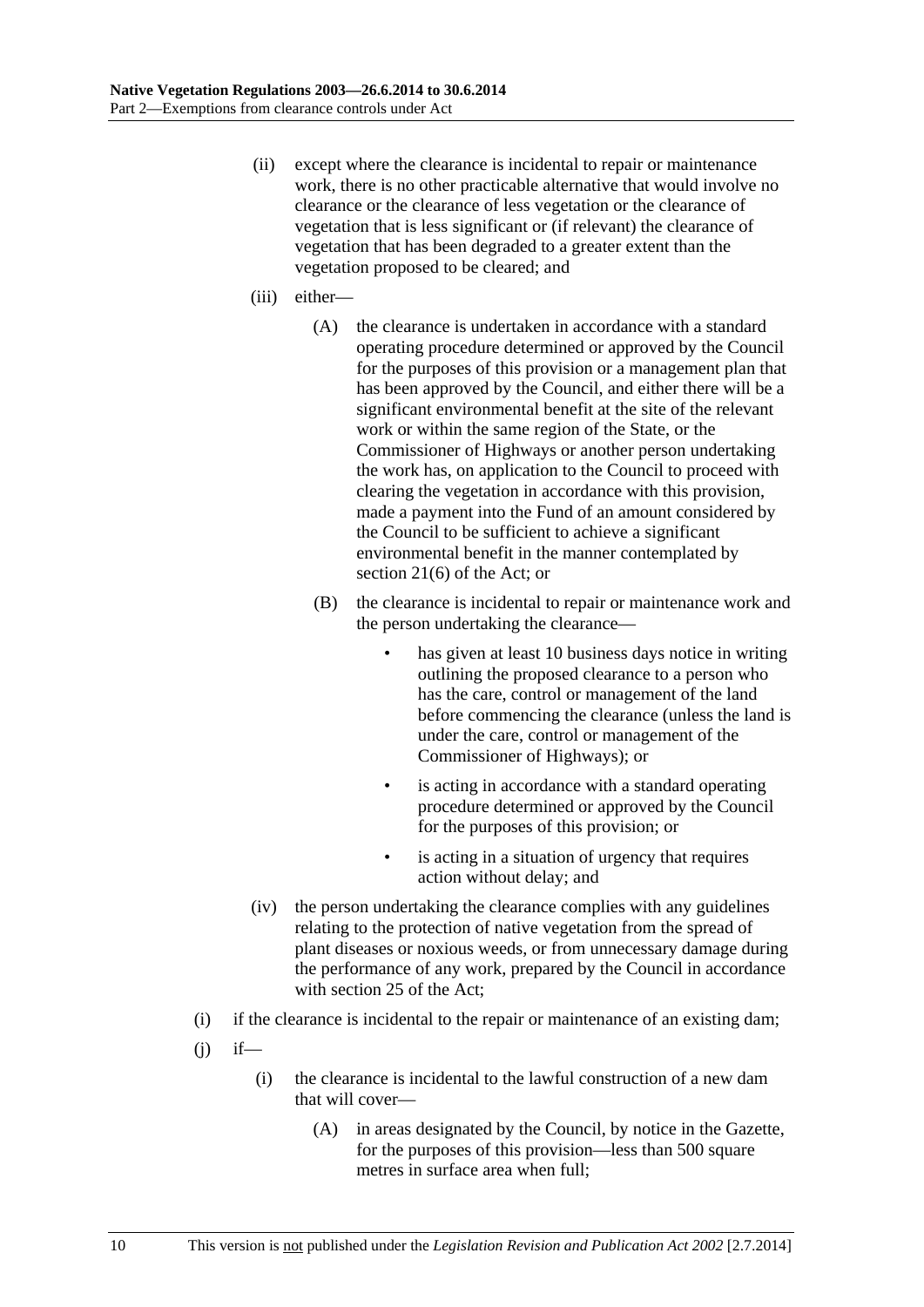- (B) in other areas of the State—less than 200 square metres in surface area when full; and
- (ii) the vegetation to be cleared comprises trees with a stem diameter at the lowest point on the stem above ground level of 150 millimetres or more; and
- (iii) the land on which the vegetation is situated has been cleared of all other native vegetation and has been maintained during the immediately preceding 5 years for cultivation or pasture; and
- (iv) the vegetation is not of a class specified in Schedule 1; and
- (v) in the case of a dam within the ambit of subparagraph  $(i)(A)$  that will cover 200 square metres or more in surface area when full—the Council is satisfied (on the basis of information provided to the Council by the person seeking the benefit of this paragraph and such other information as the Council thinks fit) that, after taking into account the need to preserve biological diversity and taking into account the needs of the owner of the land, the site of the dam is the most suitable that is available;
- $(ia)$  if—
	- (i) the clearance is incidental to the lawful construction or expansion of a dam on pastoral land (as defined in section 3(1) of the Act); and
	- (ii) the vegetation is not of a class specified in Schedule 1; and
	- (iii) the Council is satisfied (on the basis of information provided to the Council by the person seeking the benefit of this paragraph and such other information as the Council thinks fit) that, after taking into account the need to preserve biological diversity and taking into account the needs of the owner of the land, the site for the dam is the most suitable that is available; and
	- (iv) the Council is satisfied (on the basis of information provided to the Council by the person seeking the benefit of this paragraph and such other information as the Council thinks fit) that there is no other practicable alternative that would involve no clearance or the clearance of less vegetation or the clearance of vegetation that is less significant or (if relevant) the clearance of vegetation that has been degraded to a greater extent than the vegetation proposed to be cleared; and
	- (v) the clearance is undertaken in accordance with a management plan that has been approved by the Council and that results in a significant environmental benefit on the relevant property, or the owner of the land (or a person acting on his or her behalf) has, on application to the Council to proceed with clearing the vegetation in accordance with this provision, made a payment into the Fund of an amount considered by the Council to be sufficient to achieve a significant environmental benefit in the manner contemplated by section 21(6) of the Act;
- (k) if the vegetation is growing or situated—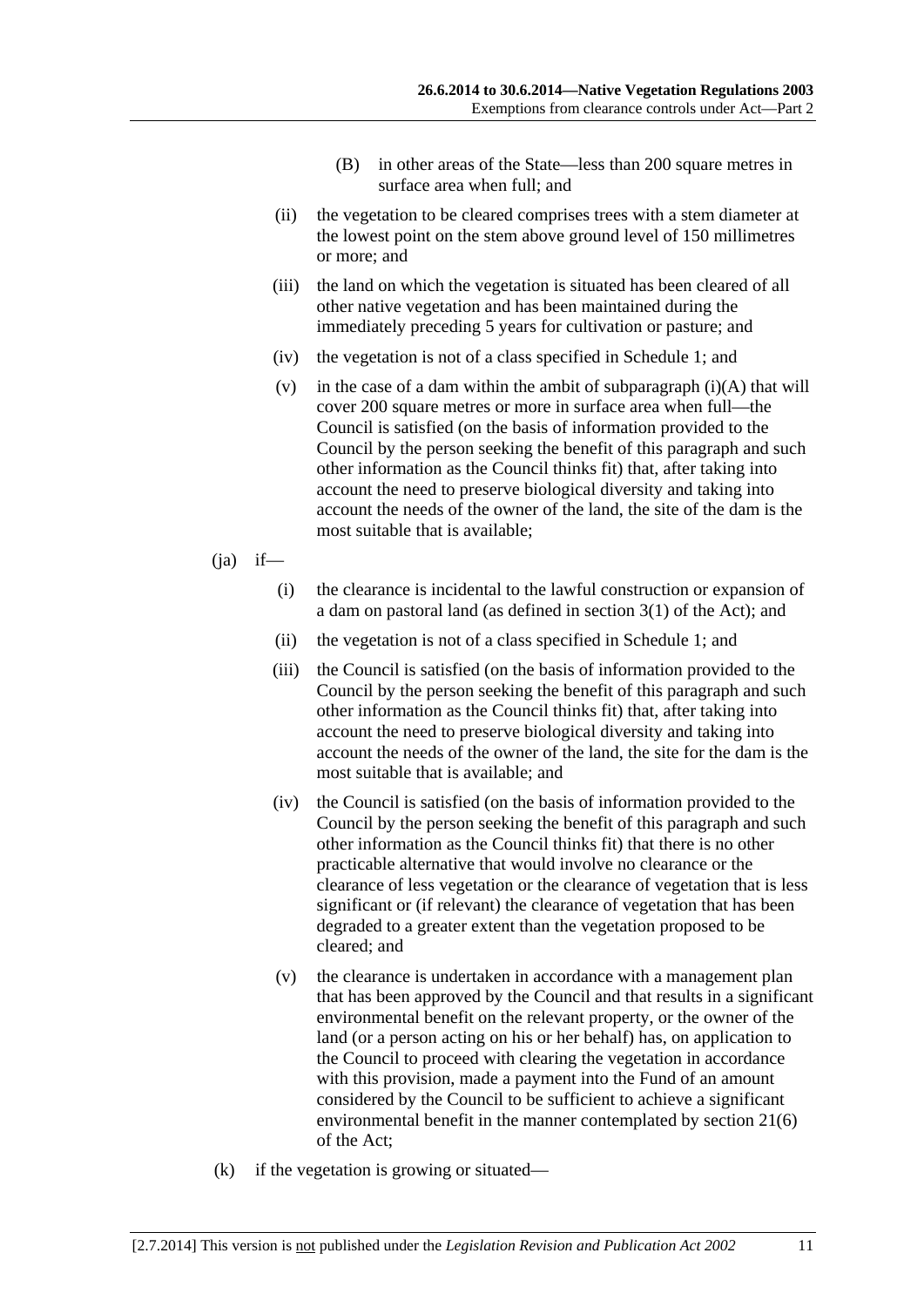- (i) not more than 20 metres from a prescribed building; or
- (ii) not more than 5 metres from a prescribed structure;

**Note—** 

The clearance of native vegetation under this paragraph is limited by regulation 6(1).

- (l) if—
	- (i) a plant comprising native vegetation exceeds 2 metres in height; and
	- (ii) there is a danger that the plant will fall over or a limb or some other part of the plant will fall from it because of disease, wind damage or any other cause; and
	- (iii) there is a real risk of personal injury or damage to property if that occurs; and
	- (iv) it is not reasonably practicable to avoid the risk by avoiding the vicinity in which the plant is growing or is situated; and
	- (v) the state of the plant has been assessed by a person with expertise in the area of plant health, or by any other person acting in an emergency situation or in any other situation that gives rise to an immediate risk of personal injury or damage to property; and
	- (vi) the clearance is confined to removing the limb or other part of the plant causing the danger and only extends to destroying the plant if that is necessary to remove the existing danger,

(and the operation of this paragraph extends to vegetation on land that is subject to a heritage agreement);

- $(la)$  if—
	- (i) the clearance involves the limb of a plant that is overhanging a building; and
	- (ii) the clearance is confined to removing the limb (or a part of the limb to any point up to the trunk of the plant),

(and the operation of this paragraph extends to vegetation on land that is subject to a heritage agreement);

(lb) if—

- (a) the clearance of the vegetation is necessary to protect public safety; and
- (b) the clearance is undertaken in accordance with a written approval of a person or body authorised by the Minister, by notice in the Gazette, for the purpose of this paragraph,

(and the operation of this paragraph extends to vegetation on land that is subject to a heritage agreement);

 (p) by the State Co-ordinator or an authorised officer acting under section 15 of the *State Disaster Act 1980* (and the operation of this paragraph extends to vegetation on land that is subject to a heritage agreement);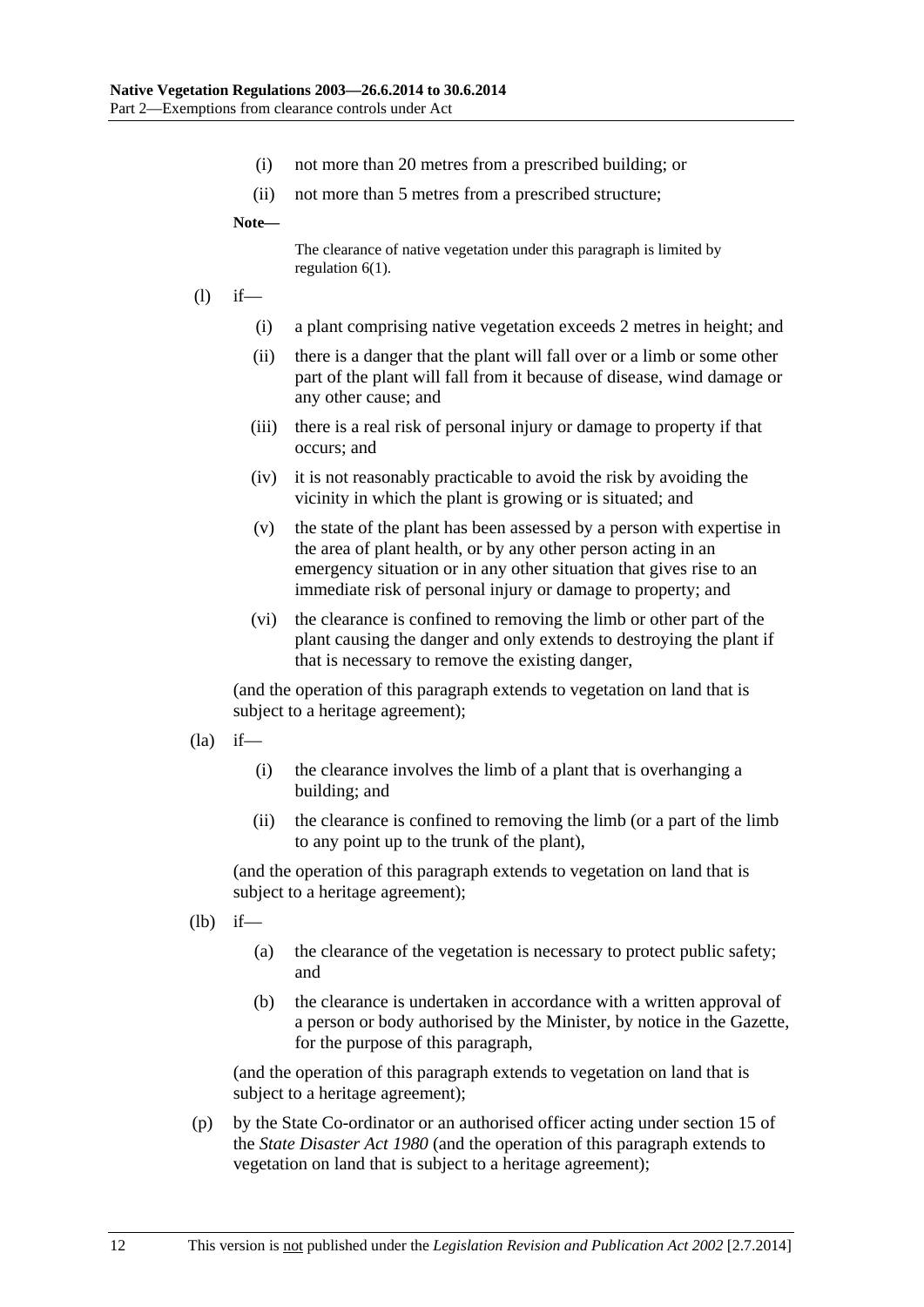- $(q)$  if—
	- (i) the clearance is solely for the purpose of providing firewood for use by the owner of the land on which the vegetation was growing or was situated for the purpose of domestic heating or cooking; and
	- (ii) the quantity of firewood provided by the clearance when aggregated with the quantity of firewood (if any) previously provided by clearance under this paragraph (or a previous corresponding paragraph) and not yet burnt does not exceed 6 cubic metres when calculated over the immediately preceding period of 2 years; and
	- (iii) the vegetation has a stem diameter at 300 millimetres from the base of the plant of 200 millimetres or less; and
	- (iv) in the case of living vegetation—the clearance does not kill the vegetation, does not prevent regrowth, and is undertaken at least 300 millimetres above the base of the plant; and
	- (v) either—
		- (A) the vegetation is not of a class specified in Schedule 1; or
		- (B) the clearance complies with guidelines prepared by the Council for the purposes of this provision;
- $(r)$  if—
	- (i) the clearance is solely for the purpose of—
		- (A) providing fence posts for the construction of permanent fencing on the land on which the vegetation was growing or was situated (or on other land owned by the owner of the land on which the vegetation was growing or was situated) for the purpose of controlling access by people or the movement of animals and is consistent with practices undertaken on the land over the immediately preceding period of 25 years; or
		- (B) repairing an existing fence on the land on which the vegetation was growing or was situated (or on the other land owned by the owner of the land on which the vegetation was growing or was situated) for the purpose of controlling access by people or the movement of animals; and
	- (ii) the quantity of fence posts provided by the clearance when aggregated with the quantity of fence posts (if any) previously provided by clearance under this paragraph (or a previous corresponding paragraph) and not yet used does not exceed the quantity required by the plans the owner has when the clearance occurs for the construction of fencing on his or her land in the period of 2 years from the time of clearance; and
	- (iii) the vegetation has a stem diameter at 300 millimetres from the base of the plant of 200 millimetres or less; and
	- (iv) in the case of living vegetation—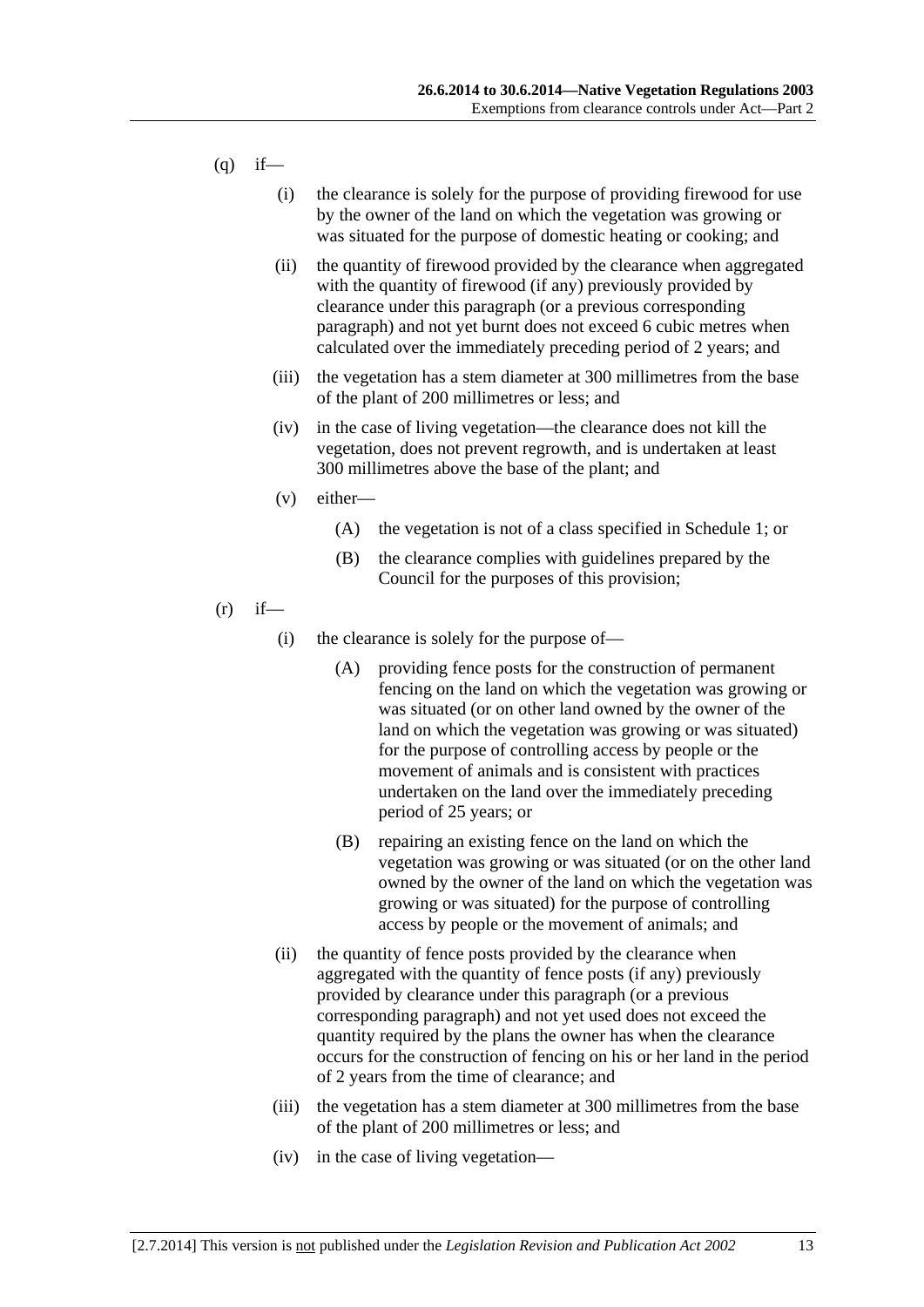- (A) the vegetation was growing on land subject to a pastoral lease under the *Pastoral Land Management and Conservation Act 1989* the terms of which explicitly provide that vegetation on the land may be cleared for the sole purpose of providing fence posts; or
- (B) the clearance does not kill the vegetation, does not prevent regrowth and is undertaken at least 300 millimetres above the base of the plant; and
- (v) the clearance has been undertaken in accordance with a management plan that has been approved by the Council; and
- (vi) either—
	- (A) the vegetation is not of a class specified in Schedule 1; or
	- (B) the clearance complies with guidelines prepared by the Council for the purposes of this provision;
- (s) if the clearance is for the purpose of providing a strip of cleared land of not more than 5 metres in width on either side or both sides of an existing fence or of a fence in the course of construction to provide access for the purpose of maintaining or establishing the fence and—
	- (i) the fence is reasonably required to control access by people or the movement of animals; and
	- (ii) the clearance is required to give reasonable access to the fence and is limited to the extent reasonably required to achieve that access; and
	- (iii) there is no other practicable alternative (including, in the case of a new fence, to the position of the fence) that would involve no clearance or the clearance of less vegetation or the clearance of vegetation that is less significant or (if relevant) the clearance of vegetation that has been degraded to a greater extent than the vegetation proposed to be cleared,

(and the operation of this paragraph extends to vegetation on land that is subject to a heritage agreement but does not apply to vegetation on a road reserve);

- (t) if the clearance is for the purpose of establishing or maintaining an existing track that is not more than 5 metres in width for use by vehicles having at least 4 wheels and—
	- (i) the track is reasonably required to provide access; and
	- (ii) the clearance is limited to the extent reasonably required to achieve the relevant purpose; and
	- (iii) there is no other practicable alternative (including, in the case of a new track, to the position of the track) that would involve no clearance or the clearance of less vegetation or the clearance of vegetation that is less significant or (if relevant) the clearance of vegetation that has been degraded to a greater extent than the vegetation proposed to be cleared,

(but this paragraph does not apply to vegetation on a road reserve);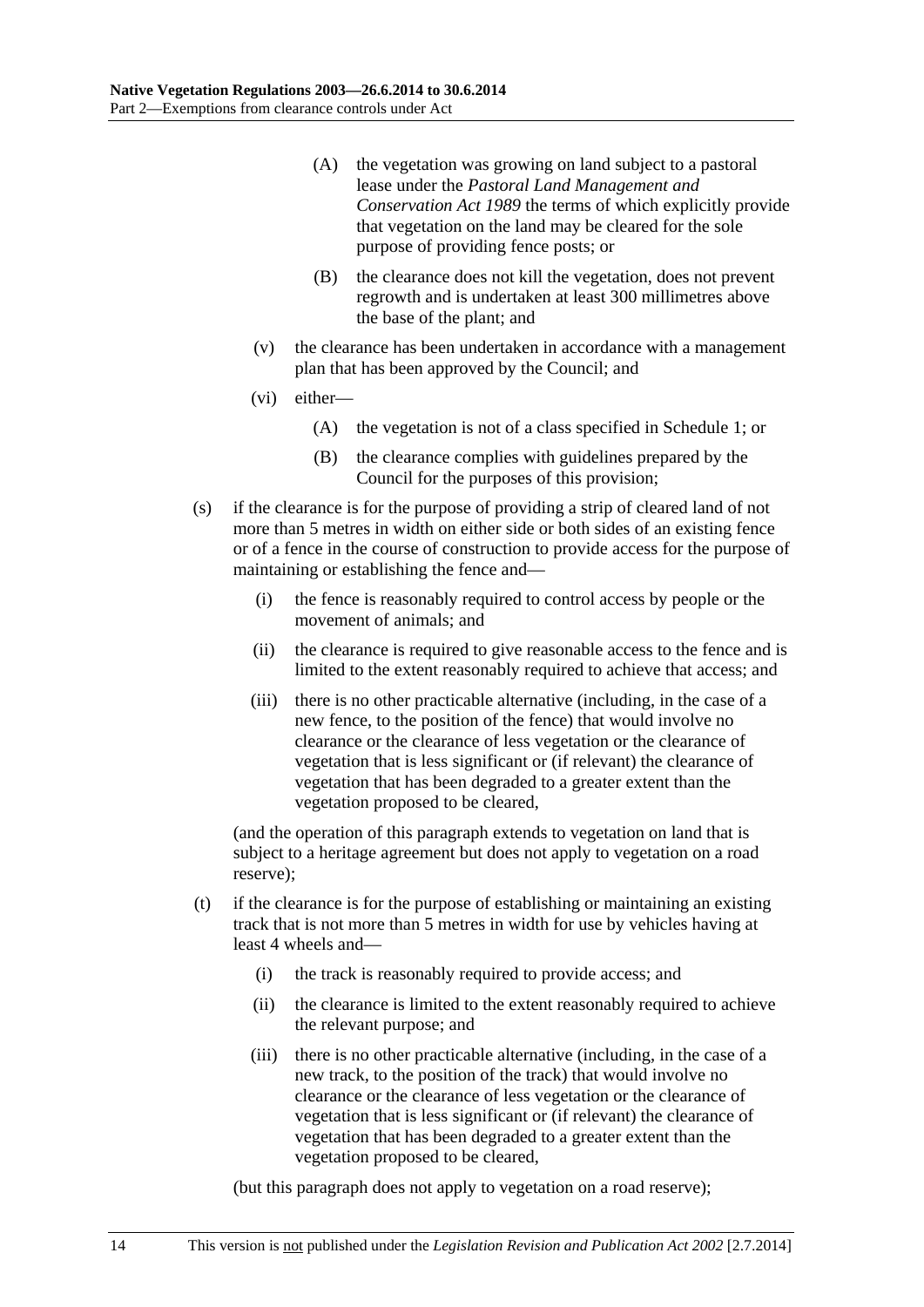- (u) if the clearance is for the purpose of establishing or maintaining a walking track that is not more than 1 metre in width and—
	- (i) the track is used, or is genuinely expected to be used, by pedestrians; and
	- (ii) there is no other practicable alternative (including, in the case of a new track, to the position of the track) that would involve no clearance or the clearance of less vegetation or the clearance of vegetation that is less significant or (if relevant) the clearance of vegetation that has been degraded to a greater extent than the vegetation proposed to be cleared; and
	- (iii) the person undertaking the clearance complies with any guidelines determined or approved by the Council for the purposes of this provision,

(but this paragraph does not apply to vegetation on a road reserve);

- (y) by, or on behalf of, a local council if—
	- (i) the vegetation is growing on a road reserve in the area of the council; and
	- (ii) the person undertaking the clearance complies with a management plan relating to the clearance prepared by the local council and approved by the Council or, if no such plan has been prepared and approved, with any guidelines prepared by the Council in accordance with section 25 of the Act relating to the clearance;
- (zb) if the clearance comprises the taking of—
	- (i) a specimen; or
	- (ii) a cutting for propagation; or
	- (iii) such part of a plant as is required in order to obtain the seeds of the plant,

and does not cause substantial damage to the plant;

- $(zc)$  if—
	- (i) the clearance is incidental to exploratory operations authorised under the *Mining Act 1971* or the *Petroleum Act 2000*; and
	- (ii) the clearance is undertaken in accordance with accepted industry environmental management practices for facilitating the regrowth of native vegetation, recognised by the Council for the purposes of this subparagraph; and
	- (iii) there is no other practicable alternative that would involve no clearance or the clearance of less vegetation or the clearance of vegetation that is less significant or (if relevant) the clearance of vegetation that has been degraded to a greater extent than the vegetation proposed to be cleared,

(and the operation of this paragraph extends to vegetation on land that is subject to a heritage agreement);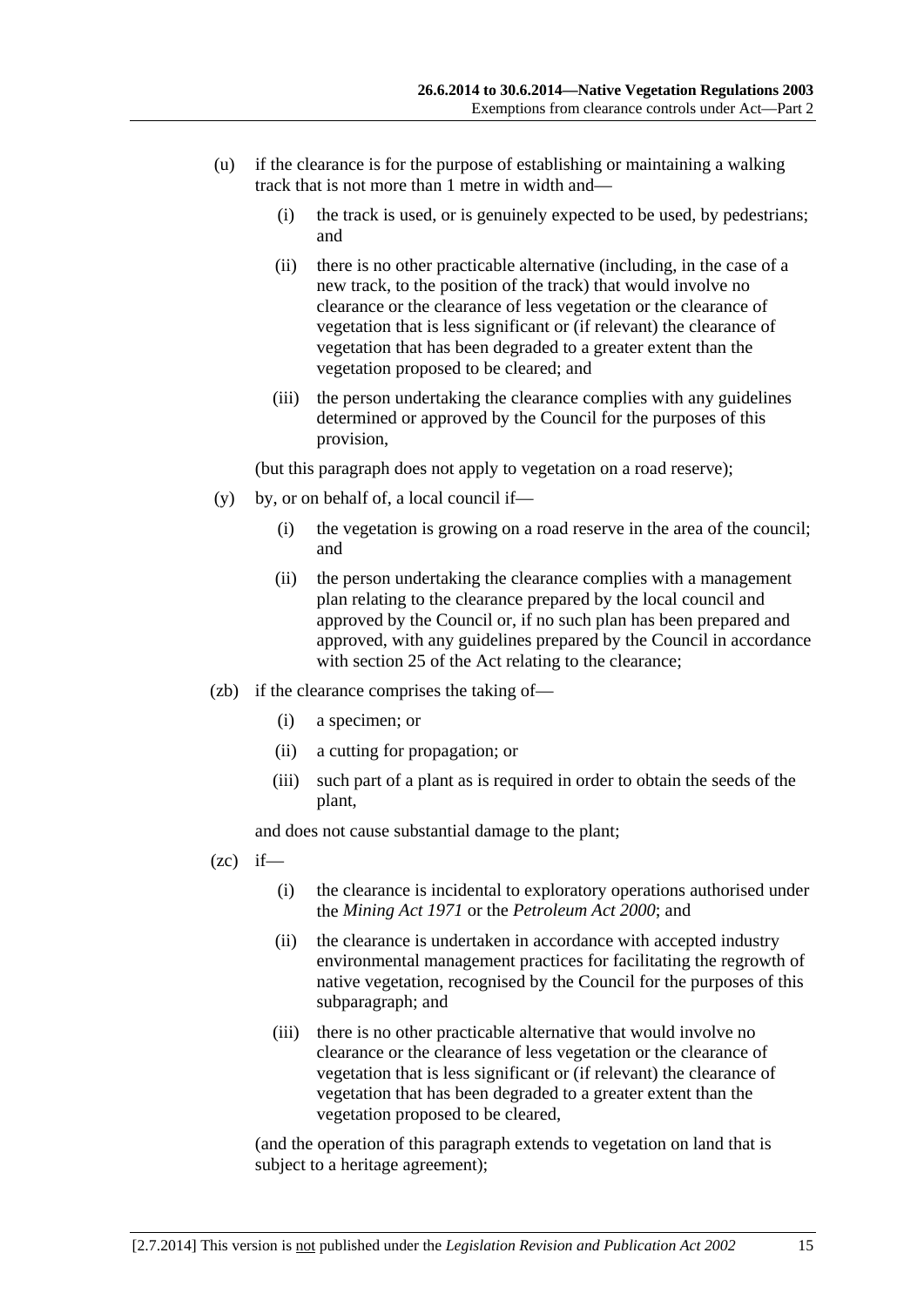$(zd)$  if—

- (i) the clearance is incidental to operations authorised under a Mining Act; and
- $(ii)$ 
	- (A) in the case of operations authorised under a Mining Act (other than the *Petroleum Act 2000*), the clearance is undertaken in accordance with a management plan under that Act and the Council has signified that, as a result of work undertaken in accordance with that plan, there will be a significant environmental benefit on the site of the operations or within the same region of the State, or the person undertaking the operations has, on application to the Council to proceed with clearing the vegetation in accordance with this provision, made a payment into the Fund of an amount considered by the Council to be sufficient to achieve a significant environmental benefit in the manner contemplated by section 21(6) of the Act; and
	- (B) in the case of operations authorised under the *Petroleum Act 2000*, the clearance is undertaken in accordance with a statement of environmental objectives under that Act and the Council has signified that, as a result of work undertaken in accordance with that statement, there will be a significant environmental benefit at the site of the operations or within the same region of the State, or the person undertaking the operations has, on application to the Council to proceed with clearing the vegetation in accordance with this provision, made a payment into the Fund of an amount considered by the Council to be sufficient to achieve a significant environmental benefit in the manner contemplated by section 21(6) of the Act,

(and the operation of this paragraph extends to vegetation on land that is subject to a heritage agreement);

(zda) if—

- (i) the clearance is incidental to operations authorised before 25 August 2003 under a Mining Act; and
- (ii) the clearance—
	- (A) is clearance that is envisaged or authorised by or under a program or approval under the relevant Act; or
	- (B) is clearance that would reasonably be expected to have been required under the authorisation under the relevant Act taking into account the circumstances that existed immediately before 25 August 2003;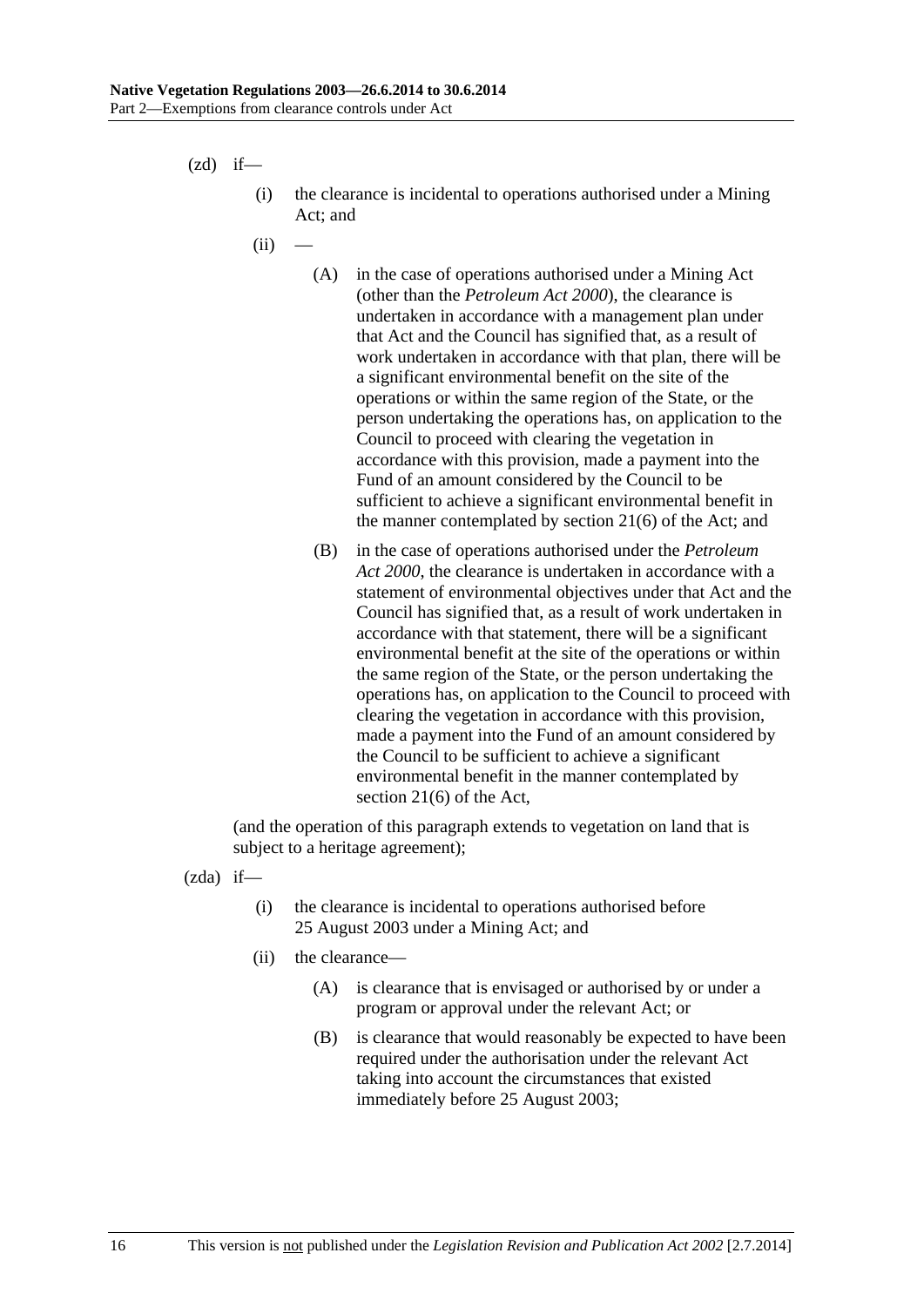- (ze) if the clearance is incidental to mining operations at a private mine at which mining operations have not been discontinued for a period exceeding 12 months at any time after 21 November 1984 (and the operation of this paragraph extends to vegetation on land that is subject to a heritage agreement);
- $(zf)$  if—
	- (i) the land on which the vegetation is situated has been used for cultivation, pasture or forestry within 5 years immediately before the proposed clearance occurs; and
	- (ii) the clearance is necessary to maintain the land so that it can continue to be used for cultivation, pasture or forestry to the extent to which it had been used for that purpose within the immediately preceding 5 years; and
	- (iii) the vegetation to be cleared consists only of plants or parts of plants that have grown or have regrown in the immediately preceding 5 years; and
	- (iv) either—
		- (A) the vegetation has a stem diameter at the lowest point on the stem above ground level of 150 millimetres or less; or
		- (B) the vegetation is of the genus *Xanthorrhoea*;
- $(zfa)$  if—
	- (i) the vegetation to be cleared consists of plants that have regrown over a period of time after previous clearance undertaken in accordance with the provisions of the Act or these regulations; and
	- (ii) the land on which the vegetation is situated has been consistently used for agricultural purposes as part of a commercial enterprise since the land was lawfully cleared; and
	- (iii) the clearance is undertaken in accordance with a management plan that has been approved by the Council;

 $(zfb)$  if—

- (i) the Council is satisfied (on the basis of information provided to the Council by the person seeking the benefit of this paragraph and such other information as the Council thinks fit)—
	- (A) that the vegetation to be cleared is situated on land that has been the subject of regional land degradation processes over a period of time and consists of plants that have grown on the land due to those processes; and
	- (B) that the land on which the vegetation is situated is being used, or has previously been used, for agricultural purposes but that use has been reduced or discontinued (as the case may be) due to the degradation; and
	- (C) that the clearance is being undertaken so as to enable the land to be used for agricultural purposes; and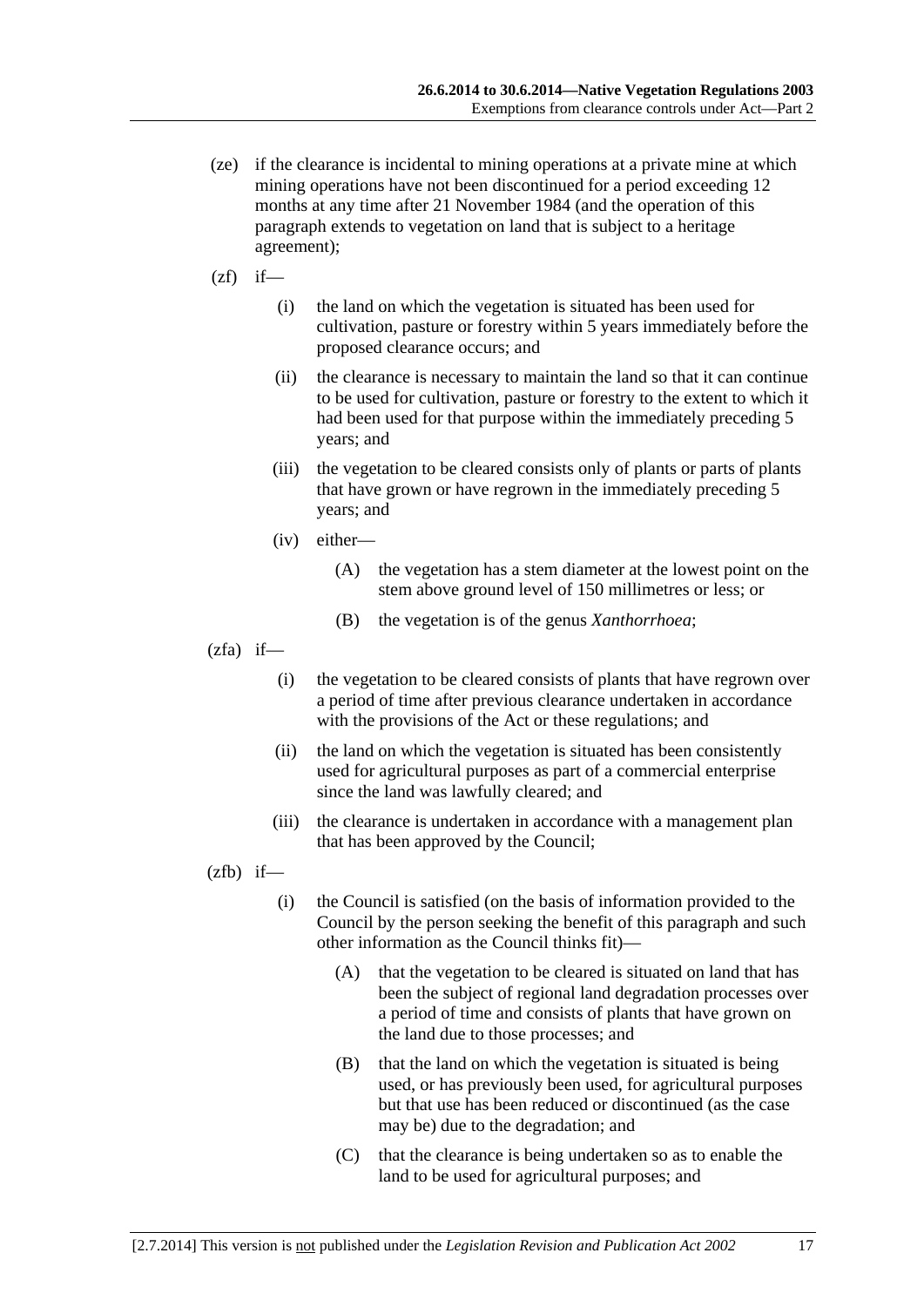- (ii) the clearance is undertaken in accordance with a management plan that has been approved by the Council;
- $(2g)$  if—
	- (i) the native vegetation to be cleared comprises plants that are used, or are to be used, for grazing by domestic animals; and
	- (ii) the purpose of the clearance is to maintain the value of the native vegetation for the purpose of pasture; and
	- (iii) the clearance is in accordance with practices used during the previous 10 years on the land on which the vegetation is growing for the purpose of maintaining pasture; and
	- (iv) the clearance is undertaken in accordance with a management plan that has been prepared by, or on behalf of, the owner of the land on which the vegetation is growing or by the soil conservation board for the soil conservation district in which the land is situated and has been approved by the Council;
- (zh) by grazing domestic stock on land in a manner and at a rate that will not cause permanent degradation of the native vegetation on the land but only if—
	- (i) the manner and rate of grazing is consistent with the manner in which, and the rate at which, the land has been grazed by domestic stock of the same species during the previous 10 years; or
	- $(ii)$
- (A) the owner of the land has prepared a management plan that applies to grazing of vegetation on the land by the relevant species of animal; and
- (B) the owner of the land has satisfied the Council that the management plan complies with guidelines that have been prepared by the Council in accordance with section 25 of the Act; and
- (C) the Council has given its approval to the management plan and, where the land on which the vegetation is growing is pastoral land, the Pastoral Board has also given its approval to the management plan; and
- (D) the grazing occurs in accordance with the management plan;
- (zi) if the purposes of the clearance is to preserve or enhance ecological processes and—
	- $(i)$ 
		- (A) the owner of the land has prepared a management plan that provides for monitoring the effects of the clearance; and
		- (B) the owner of the land has satisfied the Council that the management plan complies with guidelines that have been prepared by the Council in accordance with section 25 of the Act; and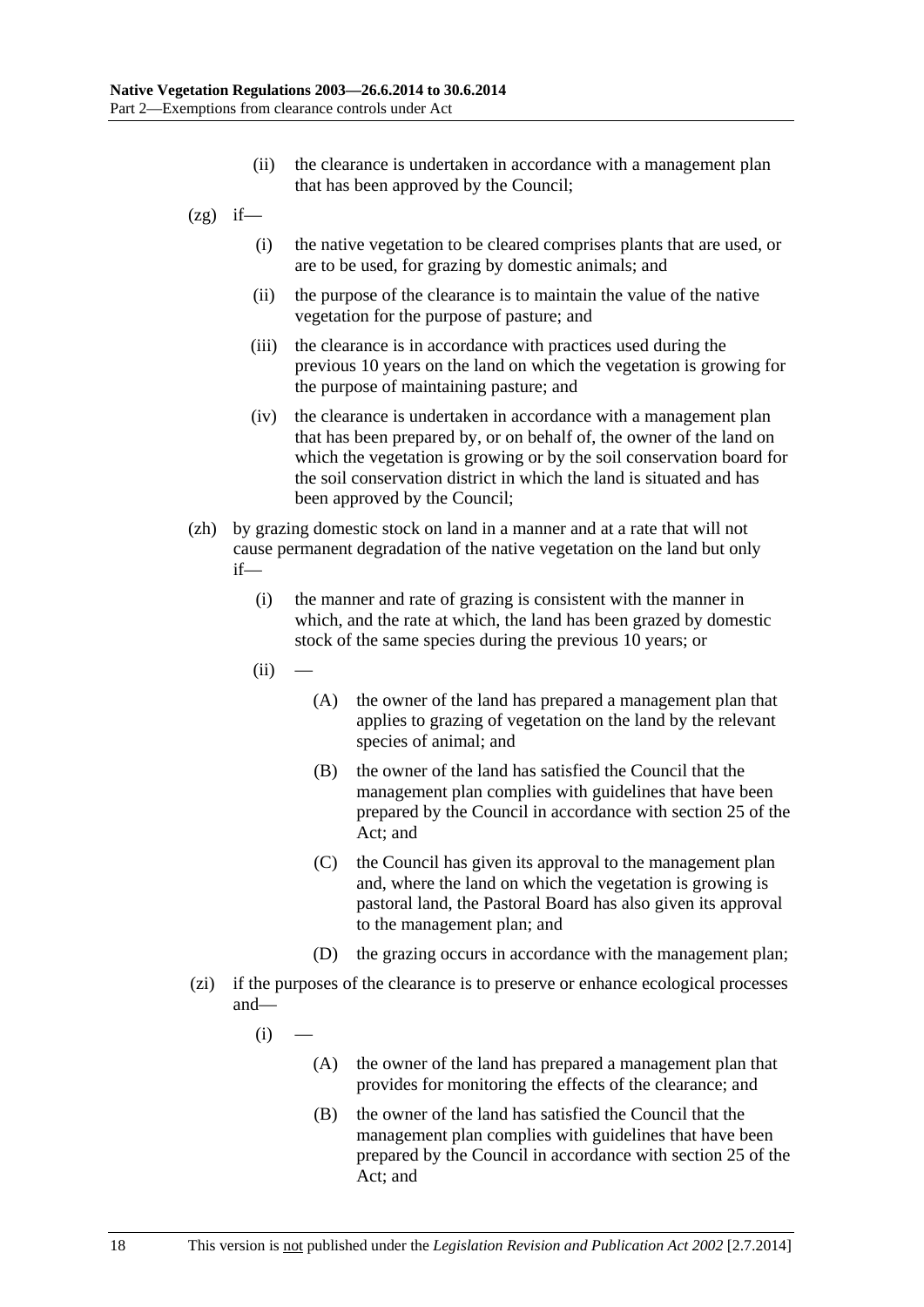- (C) the Council has given its approval to the management plan; and
- (D) the clearance is undertaken in accordance with the management plan; or
- (ii) the clearance is undertaken in accordance with guidelines that apply to the clearance that have been prepared by the Council in accordance with section 25 of the Act,

(and the operation of this paragraph extends to vegetation on land that is subject to a heritage agreement);

- (zj) if the vegetation is causing land management problems because it is detrimentally affecting other native vegetation, or is growing on land previously cleared of native vegetation, and—
	- $(i)$
- (A) the owner of the land has prepared a management plan relating to the proposed clearance; and
- (B) the owner of the land has satisfied the Council that the management plan complies with guidelines that have been prepared by the Council in accordance with section 25 of the Act; and
- (C) the Council has given its approval to the management plan; and
- (D) the clearance is undertaken in accordance with the management plan; or
- (ii) the clearance is undertaken in accordance with guidelines that have been prepared by the Council in accordance with section 25 of the Act;
- $(zk)$  if—
	- (i) it is not reasonably practicable to comply with an obligation under the *Natural Resources Management Act 2004* to destroy or control animals or plants without at the same time destroying, damaging or otherwise clearing native vegetation; and
	- (ii) the person undertaking the clearance complies with guidelines relating to the clearance prepared by the Council in accordance with section 25 of the Act,

(and the operation of this paragraph extends to vegetation on land that is subject to a heritage agreement but does not apply to vegetation on a road reserve);

- $(zl)$  if—
	- (i) the land on which the vegetation is situated is in the County of Cardwell or within the hundreds of Stirling, Willalooka, Duffield, Landseer, Peacock, Marcollat, Minecrow, Woolumbool, Townsend, Lochaber, Murrabinna, Spence or Joyce; and
	- (ii) the clearance is to provide cleared land—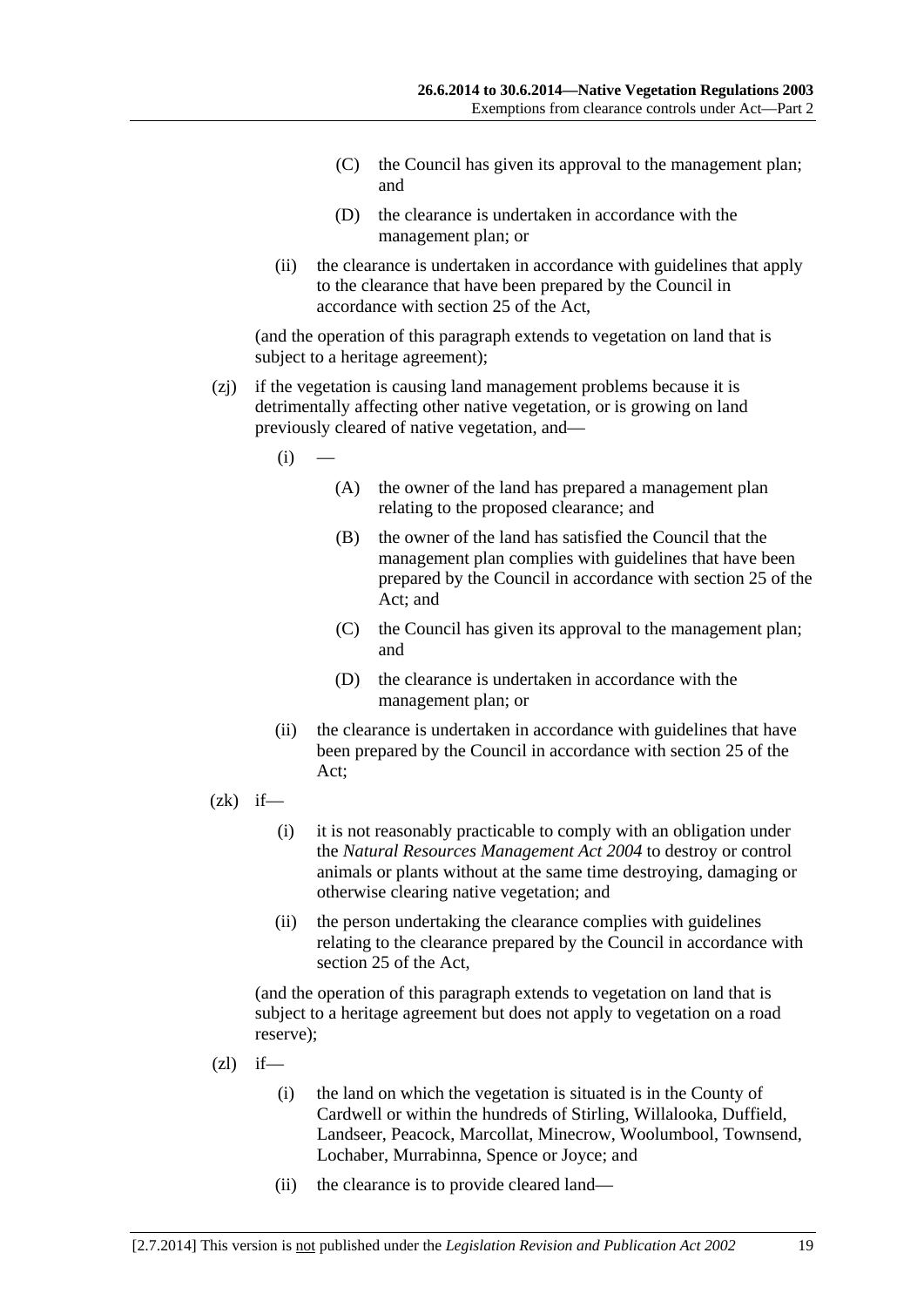- (A) for the purposes of the construction or maintenance of water management works within the meaning of the *South Eastern Water Conservation and Drainage Act 1992* by, or on behalf of, the South Eastern Water Conservation and Drainage Board pursuant to section 34 of that Act; or
- (B) for the purposes of the implementation of the Project under the *Upper South East Dryland Salinity and Flood Management Act 2002* by, or on behalf of, the relevant Minister under that Act; and
- (iii) the Board, the relevant Minister or a person acting on behalf of the Board or that Minister has prepared a management plan in relation to the clearance of the vegetation and the Native Vegetation Council has given its approval to the plan; and
- (iv) the clearance is undertaken in accordance with the management plan;

 $(zm)$  if—

- (i) the land on which the vegetation is situated is in the County of Flinders or Robinson; and
- (ii) the clearance is necessary to preserve or augment an underground water supply of a city or town; and
- (iii) the clearance has been requested by the local council; and
- (iv) the owner of the land or the person who has the care, control and management of the land has prepared a management plan in relation to the clearance of the vegetation and the Native Vegetation Council has given its approval to the plan; and
- (v) the clearance is undertaken in accordance with the management plan;
- $(zn)$  if—
	- (i) the land on which the vegetation is situated is in the Cultana Training Area; and
	- (ii) the clearance is carried out by or on behalf of, or with the authority or permission of, the Commonwealth Department of Defence or an arm of the Australian Defence Force.
- (1a) For the purposes of subregulation (1)(d), **infrastructure** includes, unless the contrary intention appears—
	- (a) flood mitigation works;
	- (b) an airstrip;
	- (c) a shipping channel.
- (1b) For the purposes of subregulation (1)(da), the Council must ensure that guidelines are prepared in accordance with the procedures that apply to guidelines under section 25 of the Act.
- (2) A notice authorising a person for the purposes of subregulation (1)(lb) may be of general application or vary in its application according to prescribed factors.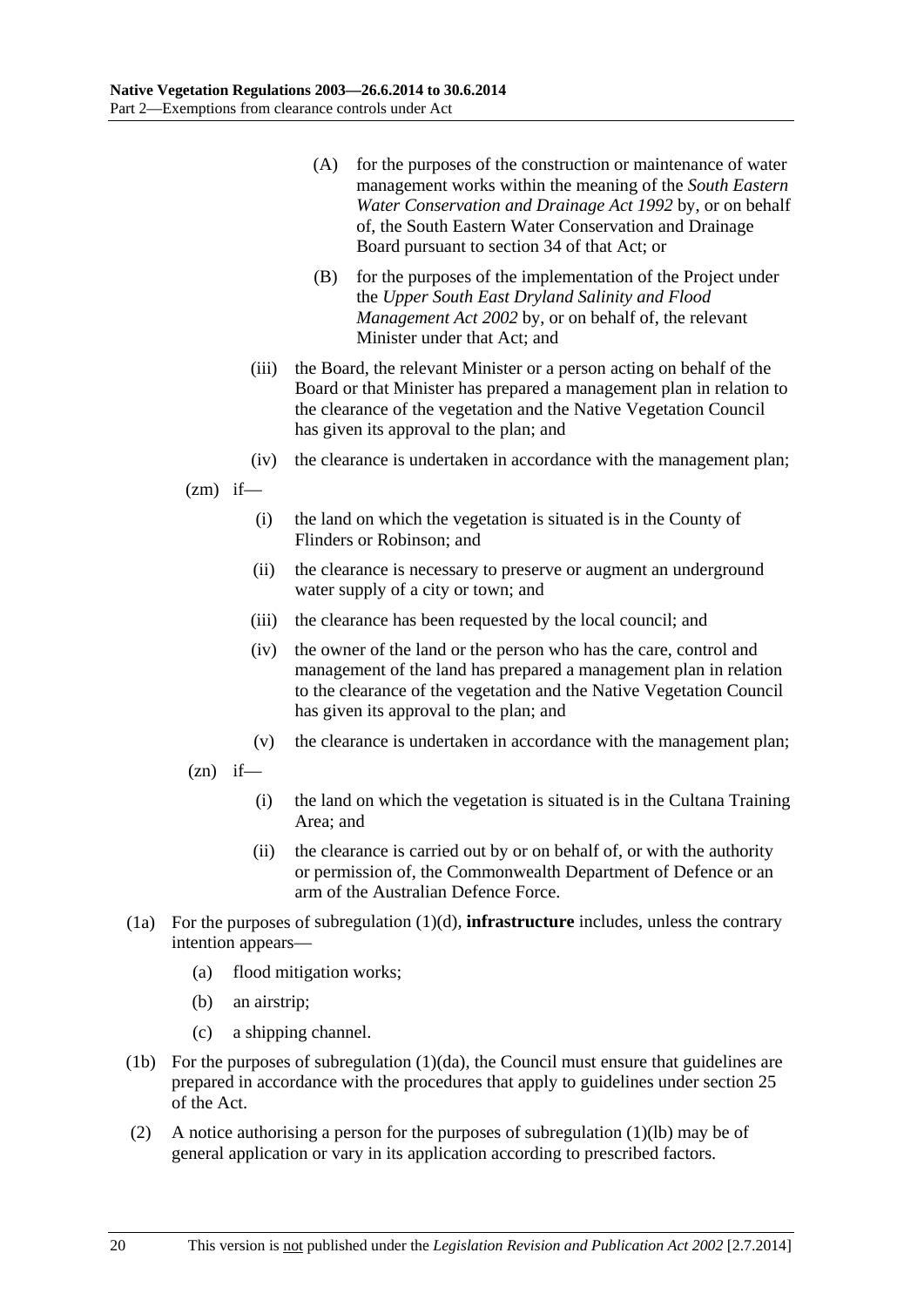- (3) The Minister may, by subsequent notice in the Gazette, vary or revoke a notice under subregulation (1)(lb).
- (7) The Council may, by notice in the Gazette, declare that subparagraph (ii) of paragraph (v) of subregulation (1) applies in relation to an area of a mallee scrub community identified in the notice and may, by subsequent notice in the Gazette, vary or revoke such a declaration.
- (7a) To avoid doubt, subregulation  $(1)(zc)$ ,  $(zd)$  and  $(zda)$  does not apply in relation to mining operations at a private mine.
- (8) A management plan under subregulation (1)(zfa) must make express provision for a review of the operation of the management plan to be conducted from time to time.
- (9) The Council must, in considering whether the requirements of subregulation  $(1)(zfb)(i)$  have been satisfied in a particular case, seek and consider the advice of the regional NRM board for the NRM region where the relevant land is situated.
- (10) The Council may, in determining whether there is a practicable alternative to a particular course of action under consideration under this regulation, take into account the cost of any alternative.
- (11) For the purposes of this regulation (and without limiting any other provision), the Council may—
	- (a) require a person seeking the benefit of this regulation for a particular purpose to provide to the Council such information as the Council may reasonably require to determine the matter;
	- (b) direct that any information to be provided to the Council be in a form determined by the Council (after consulting with any relevant person as the Council thinks fit);
	- (c) direct that a person comply with any other requirement determined by the Council (including a requirement as to the form or content of any plan or other document).
- (12) In this regulation—

*Building Code* has the same meaning as in the *Development Act 1993*;

*Cultana Training Area* means the land comprised by the following:

- (a) the Allotment comprising Pieces 81, 82 and 83 in Deposited Plan 85852 Out of Hundreds (Port Augusta);
- (b) Allotment 6 in Deposited Plan 88907 Hundred of Handyside County of Manchester and Out of Hundreds (Port Augusta);
- (c) Sections 4, 13, 14 and 15, Hundred of Jenkins County of Manchester;
- (d) Allotment 7 in Deposited Plan 29397 Out of Hundreds (Port Augusta);
- (e) the Allotment comprising the Pieces 8, 9, 10 and 11 in Deposited Plan 29397 Out of Hundreds (Port Augusta);
- (f) Allotment 68 in Deposited Plan 85851 Hundred of Cultana County of York;
- (g) Allotment 72 in Deposited Plan 85851 Hundred of Cultana County of York;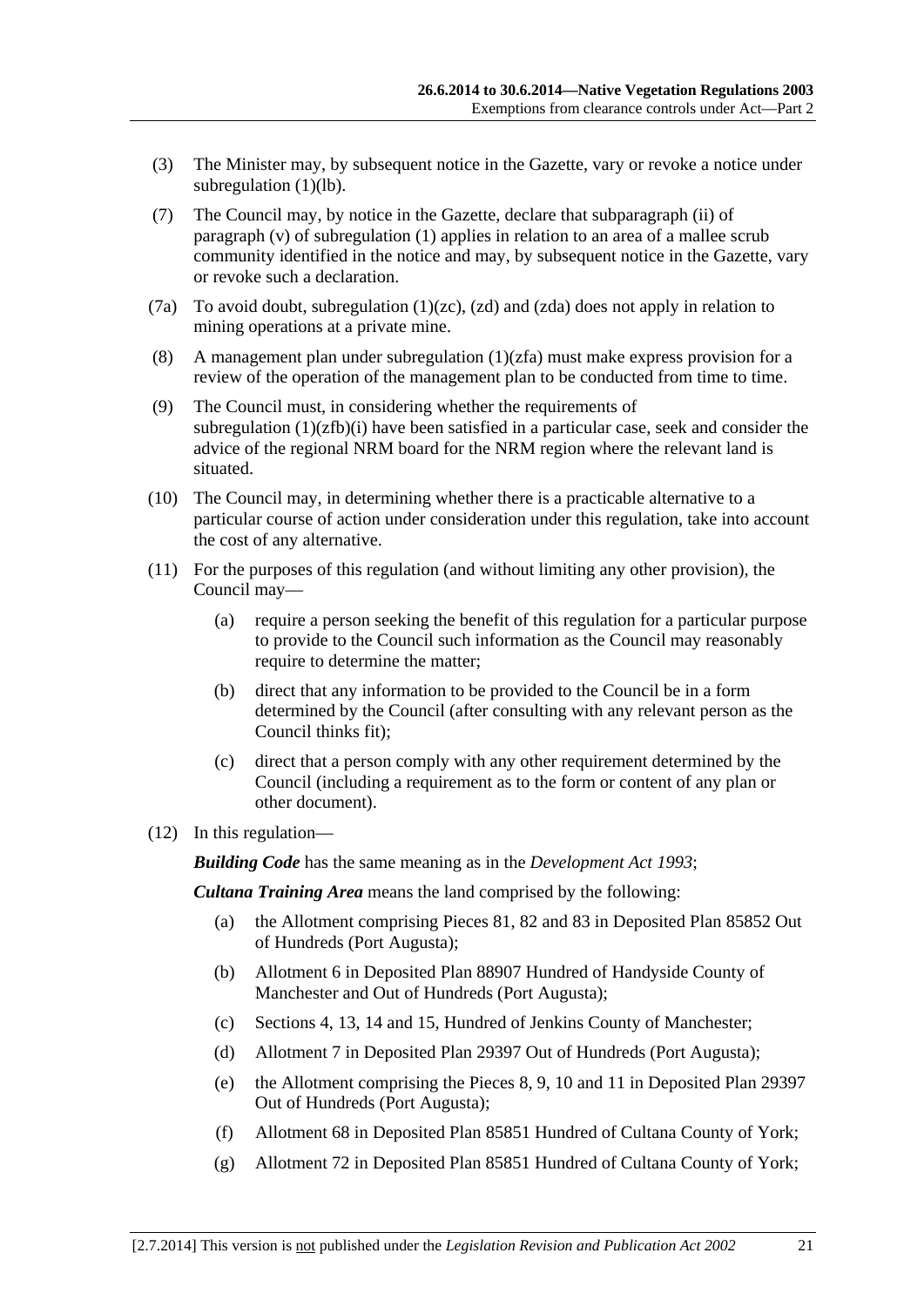- <span id="page-21-0"></span> (h) the Allotment comprising Pieces 30, 31 and 32 in Deposited Plan 85850 Out of Hundreds (Whyalla), Out of Hundreds (Port Augusta) and Hundred of Cultana County of York;
- (i) Allotment 67 in Deposited Plan 93251, Hundred of Cultana County of York and Out of Hundreds (Port Augusta);

#### *prescribed building* means—

- (a) a building within the meaning of the *Development Act 1993* (other than a Class 7A or 10B building under the *Building Code*) that is permanently fixed to land; and
- (b) a building of a kind contemplated by paragraph (a) that is in the course of construction if the foundations, a concrete slab or other footings have been completed; and
- (c) any other building or structure of a class declared by the Minister by notice in the Gazette to be included in the ambit of this definition,

but does not include any building or structure of a class declared by the Minister by notice in the Gazette to be excluded from the ambit of this definition;

#### *prescribed structure* means—

- (a) a structure that is permanently fixed to land and used for, or in relation to, 1 or more of the following purposes:
	- (i) primary production;
	- (ii) the housing or feeding of animals;
	- (iii) the storage of fodder;
	- (iv) the storage of vehicles or vessels;
	- (v) any other purpose declared by the Minister by notice in the Gazette to be included within the ambit of this paragraph; and
- (b) any other structure of a class declared by the Minister by notice in the Gazette to be included within the ambit of this definition,

but does not include—

- (c) a prescribed building; and
- (d) any structure of a class declared by the Minister by notice in the Gazette to be excluded from the ambit of this definition.
- (13) The Minister may, by subsequent notice in the Gazette, vary or revoke a notice under subregulation (12).

### **5A—Exemptions—fire prevention and control**

- (1) Pursuant to section 27(1)(b) of the Act and subject to these regulations, native vegetation may be cleared in the following circumstances (being circumstances in which the clearance is for a purpose related to fire prevention or control):
	- $(a)$  if—
		- (i) the vegetation is growing or situated—
			- (A) more than 20 metres from a prescribed building; or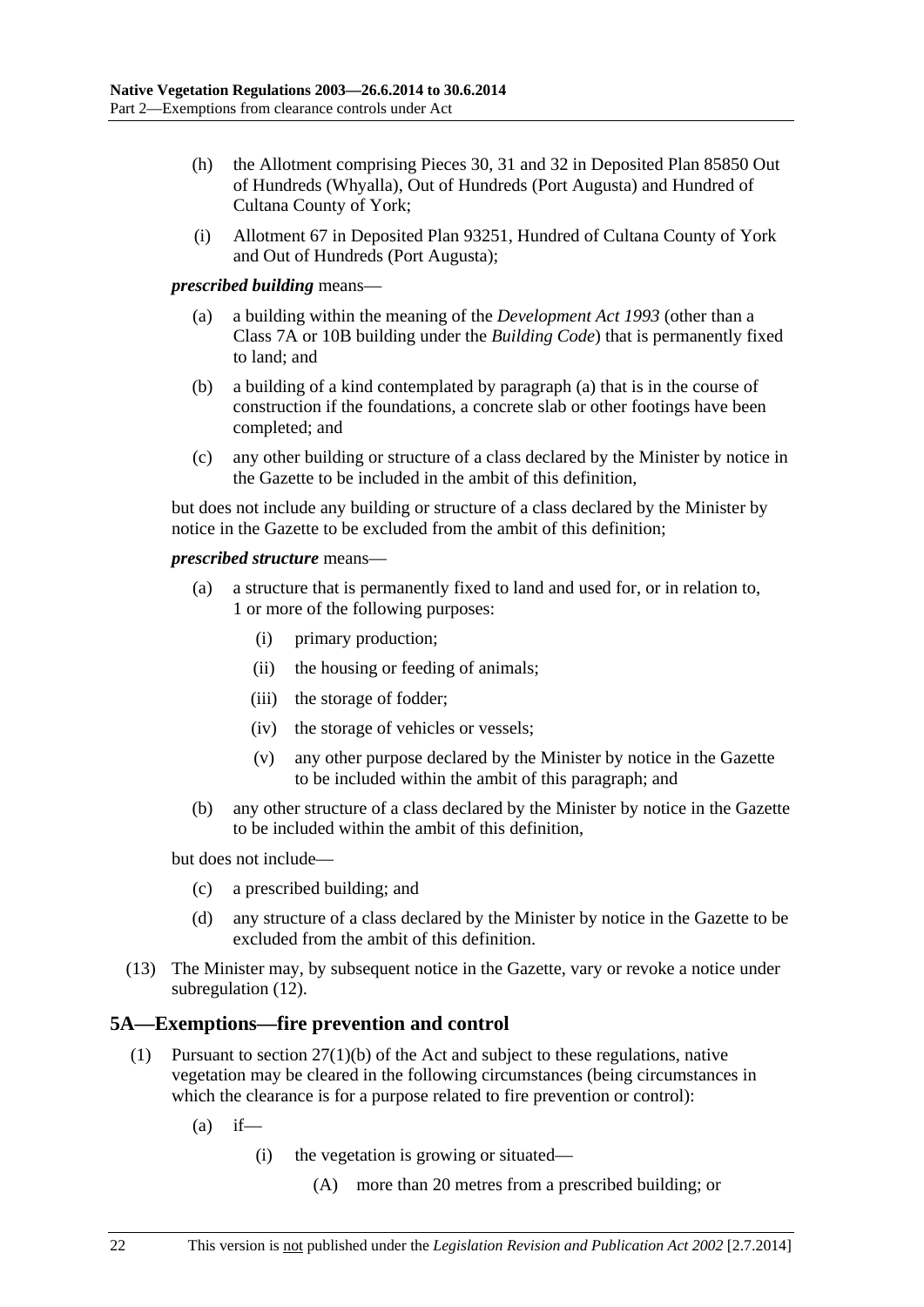- (B) more than 5 metres from a prescribed structure; and
- (ii) the clearance is undertaken in accordance with the written approval of the Chief Officer of SACFS;
- (b) if—
	- (i) the purpose of the clearance is to reduce combustible material on land; and
	- (ii) the clearance—
		- (A) is required or authorised by, and undertaken in accordance with, a bushfire prevention plan; or
		- (B) is undertaken in accordance with the written approval of the Chief Officer of SACFS; or
		- (C) in the case of a clearance in a reserve constituted under the *National Parks and Wildlife Act 1972* or in a wilderness protection zone or area constituted under the *Wilderness Protection Act 1992*—the clearance is undertaken in accordance with a standard operating procedure determined or approved by the Council for the purposes of this subsubparagraph; or
		- (D) in the case of a clearance on any other land of a class declared by the Minister by notice in the Gazette to be a class of land to which this subsubparagraph applies—the clearance is undertaken in accordance with a standard operating procedure determined or approved by the Council for the purposes of this subsubparagraph;
- (c) if the clearance is undertaken by, or in accordance with a direction or determination of—
	- (i) an officer of SAMFS exercising a power conferred under section 42 of the *Fire and Emergency Services Act 2005*; or
	- (ii) an officer of SACFS exercising a power conferred under section 82 or 97 of the *Fire and Emergency Services Act 2005*; or
	- (iii) a responsible authority (within the meaning of section 83 of the *Fire and Emergency Services Act 2005*) exercising a power under that section; or
	- (iv) an officer of SASES exercising a power conferred under section 118 of the *Fire and Emergency Services Act 2005*;
- $(d)$  if—
	- (i) the clearance is for the purpose of establishing or maintaining a fire access track; and
	- (ii) is undertaken in accordance with the written approval of the Chief Officer of SACFS;
- $(e)$  if—
	- (i) the clearance is for a fuel break that is—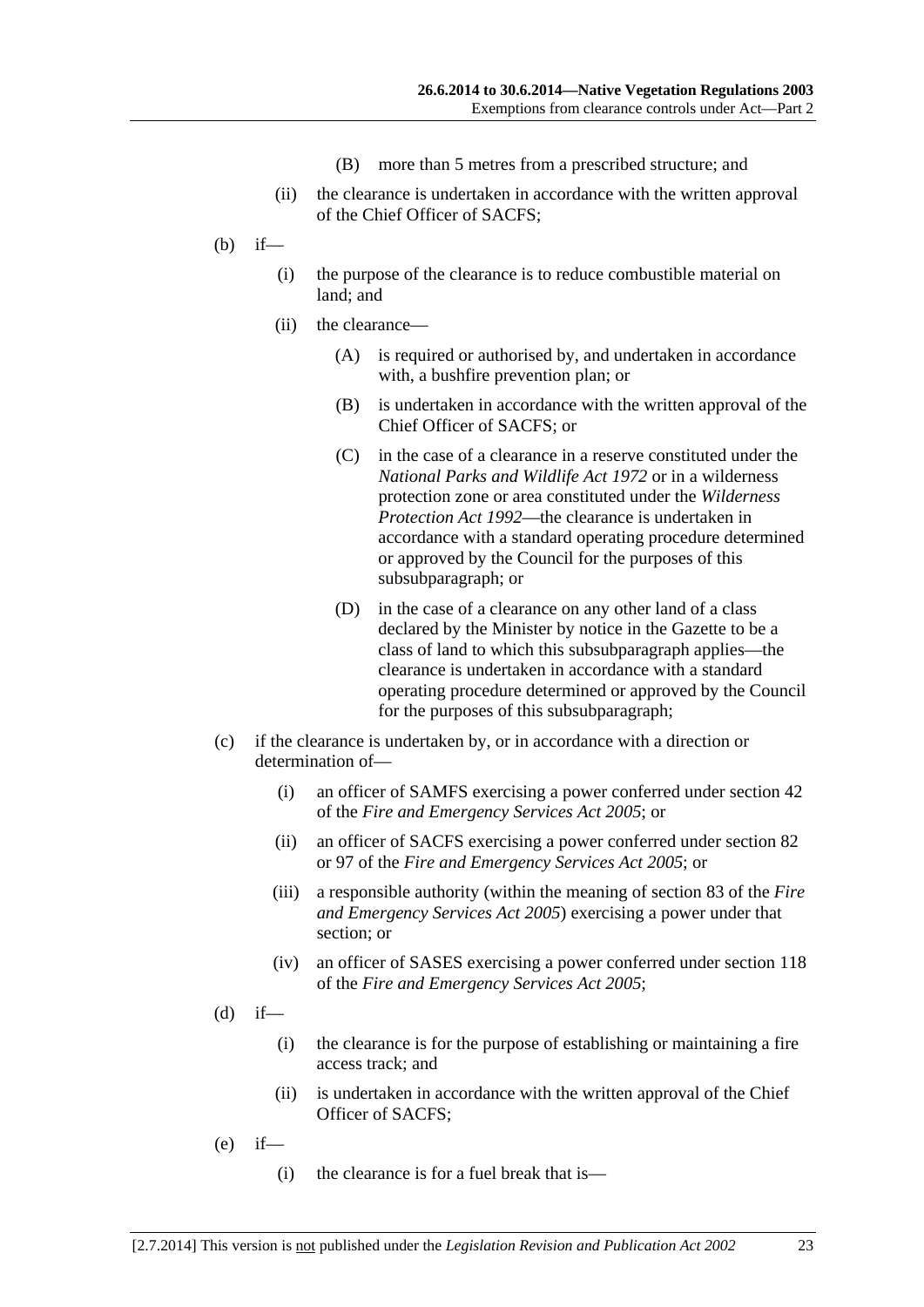- (A) along an existing fence-line; or
- (B) on the boundary between land owned by different persons, where part or all of the proposed fuel break is in an area of a mallee scrub community that is the subject of a declaration by the Council under subregulation (7) that is in force; or
- (C) on a property situated in the area of a rural council and that is used principally for primary production; or
- (D) required or authorised by a bushfire prevention plan; and
- (ii) the clearance complies with the following provisions:
	- (A) in the case of fuel break along an existing fence-line—the total width of the fuel break must not exceed 5 metres;
	- (B) in the case of fuel break on the boundary between land owned by different persons in an area of a mallee scrub community (being an area that is the subject of a declaration under subregulation (7))—the total width of the fuel break must not exceed 7.5 metres:
	- (C) in the case of a fuel break on a property situated in the area of a rural council used principally for primary production
		- the total width of the fuel break must not exceed 20 metres; and
		- the clearance must be required by or authorised under a bushfire prevention plan, or undertaken in accordance with the written approval of the Chief Officer of SACFS;
	- (D) in any case—the clearance is undertaken in accordance with a bushfire prevention plan applying to the area in which the vegetation is growing or situated;
- (f) if the clearance is otherwise required or authorised by, and is carried out in accordance with, a bushfire prevention plan applying to the area in which the vegetation is growing or situated.
- (2) However, subregulation  $(1)(e)$  does not authorise the clearance of native vegetation for a fuel break if any point of the proposed fuel break would be within 200 metres of any land—
	- (a) that is sufficiently clear of vegetation so as to constitute a fuel break (other than a fuel break that runs approximately at right-angles to the proposed fuel break); and
	- (b) that provides comparable protection to the proposed fire break.

**Note—** 

This subregulation does not prevent a person from applying to the Council for consent to clear such a fire break.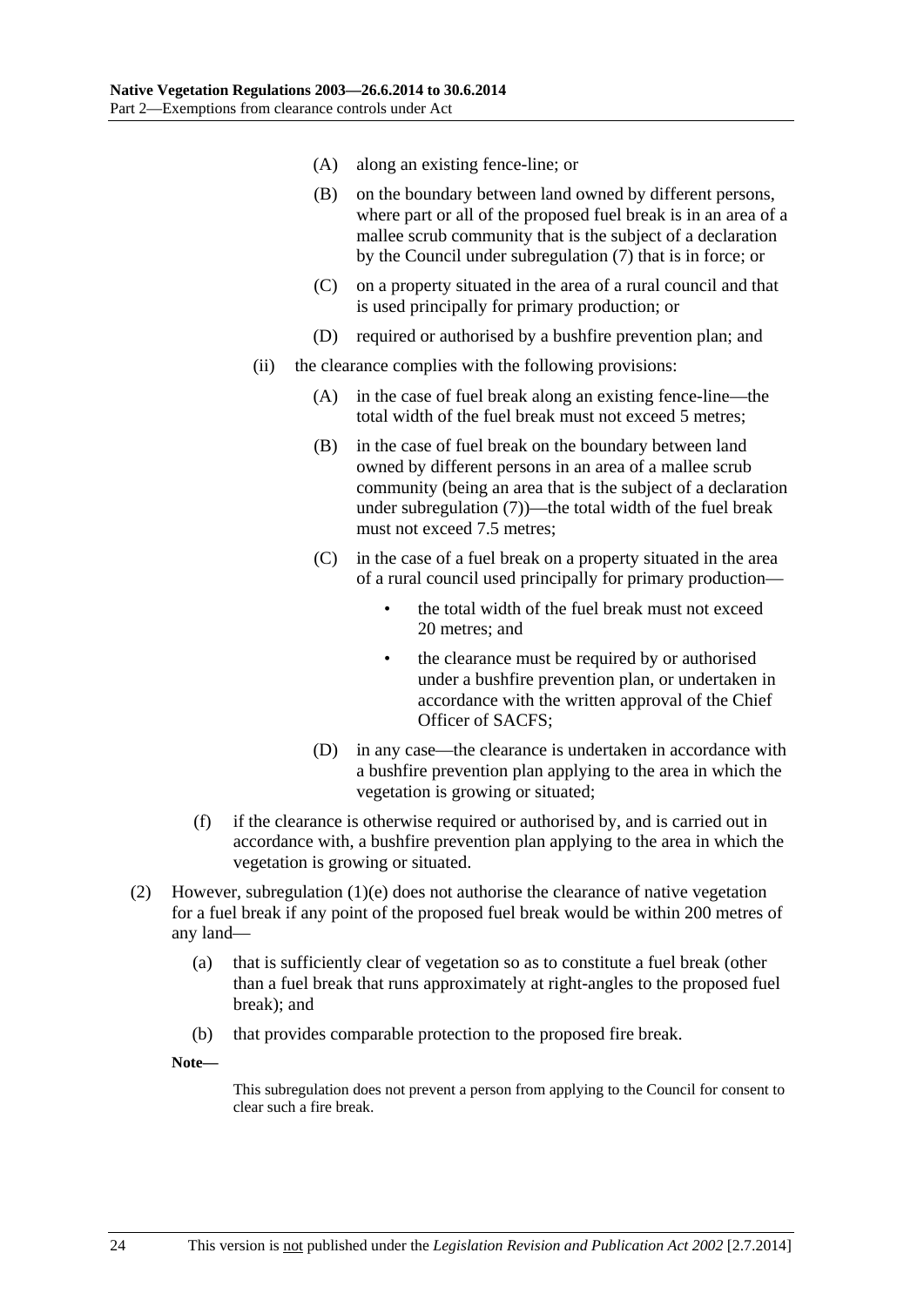- <span id="page-24-0"></span>(3) For the purposes of subregulation  $(2)(a)$ , in determining whether a proposed fuel break is within 200 metres from any land that is sufficiently clear of vegetation so as to constitute a fuel break, the following matters are not to be taken into account:
	- (a) whether or not the land is a fuel break cleared under this regulation or a previous provision of these regulations;
	- (b) whether or not the land is owned by the same person or different persons.
- (4) In granting an approval for the purposes of this regulation, the Chief Officer of SACFS—
	- (a) may only grant the approval if he or she is satisfied that the clearance is reasonably required or appropriate for the purpose of fire prevention or control; and
	- (b) must have regard to any relevant bushfire prevention plan; and
	- (c) must have regard to any guidelines specified by the Minister for the purposes of this subregulation.
- (5) The operation of this regulation extends to vegetation on land that is subject to a heritage agreement.
- (6) Nothing in this regulation authorises the clearance of native vegetation if such clearance would be contrary to any other Act or law.
- (7) The Council may, by notice in the Gazette, declare that subregulation  $(1)(e)(i)(B)$ applies in relation to an area of a mallee scrub community identified in the notice and may, by subsequent notice in the Gazette, vary or revoke such a declaration.
- (8) In this regulation—

*bushfire prevention plan* means a plan for bushfire prevention prepared by a district bushfire prevention committee under the *Fire and Emergency Services Act 2005*, as in force from time to time;

*fire access track* means a track (not exceeding 15 metres in width) constructed for use by vehicles undertaking firefighting activities;

*firefighting* has the same meaning as in the *Fire and Emergency Services Act 2005*;

*prescribed building* has the same meaning as in regulation 5;

*prescribed structure* has the same meaning as in regulation 5;

*rural council* has the same meaning as in the *Fire and Emergency Services Act 2005*.

#### **6—Restrictions on clearance of native vegetation**

- (1) Native vegetation may not be cleared pursuant to regulation  $5(1)(k)$ 
	- (a) if the vegetation—
		- (i) consists of a tree that has a trunk circumference (measured at a point 300 millimetres above the base of the tree) of 2 metres or more; and
		- (ii) is situated within the 1956 flood plain of the River Murray, other than where the vegetation is within the area of a city or township; or
	- (b) in any circumstances declared by the Minister, by notice in the Gazette, to be included in the ambit of this subregulation.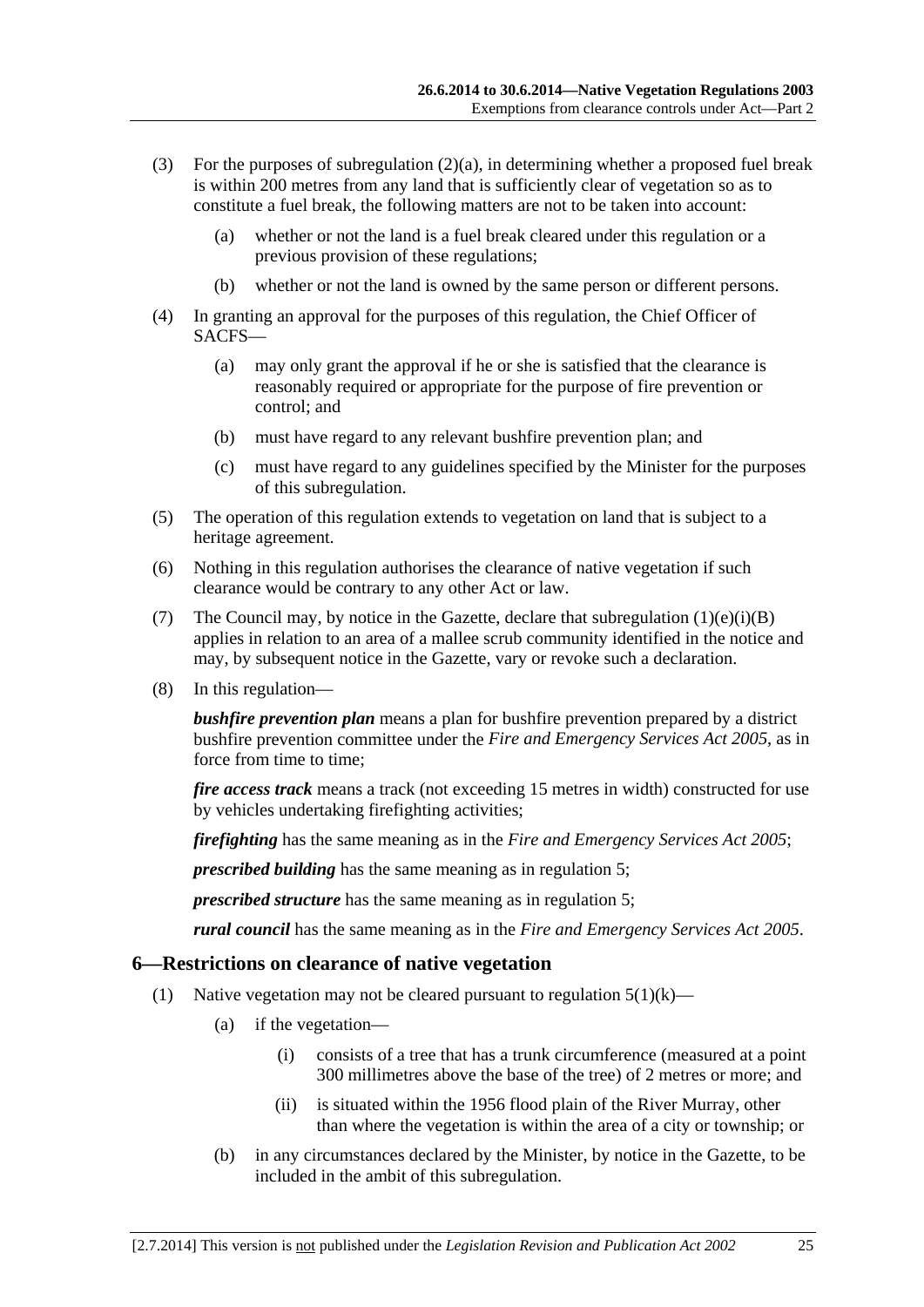- <span id="page-25-0"></span> (1a) The Minister may, by subsequent notice in the Gazette, vary or revoke a notice under subregulation  $(1)(b)$ .
- (2) Native vegetation may not be cleared pursuant to regulation  $5(1)(a)$ ,  $(ab)$ ,  $(b)$ ,  $(i)$ ,  $(q)$ ,  $(r)$ , (s), (t) or (u) if—
	- (a) the clearance would be contrary to the requirements of a condition attached to a consent to clearance granted by the Council under the Act or by the Native Vegetation Authority under the repealed Act or of an order of a court under the Act or the repealed Act; or
	- (b) the vegetation was sown or planted in compliance with a condition attached to a consent to clearance granted by the Council under the Act or by the Native Vegetation Authority under the repealed Act or in compliance with an order of a court under the Act or the repealed Act.
- (2a) Native vegetation may not be cleared pursuant to regulation  $5(1)(t)$  or (u) if the vegetation is situated within the River Murray Floodplain Area.
- (3) In this regulation—

*township* has the same meaning as in the *Local Government Act 1999*.

## **Part 3—Application for consent**

### **8—Application for consent**

- (1) For the purposes of section 28(3)(b)(iia) of the Act, the prescribed number of copies is 1.
- (2) For the purposes of section  $28(3)(b)(iii)$  of the Act, the prescribed fee is \$545 plus the fee referred to in subregulation (3).
- (3) The fee payable by an applicant for consent to clear native vegetation for the preparation of the report referred to in section  $28(3)(b)(ii)$  of the Act is the Minister's estimate of the reasonable cost of preparing a report of that kind determined after consultation with the Council.
- (4) The Council may remit payment of, or refund, the whole, or part, of a fee payable or paid in relation to an application (including a fee for a report under section  $28(3)(b)(iia)$  of the Act).
- (5) For the purposes of section 28(5) of the Act, any agency, instrumentality, person or body approved by the Council as an entity that may prepare a report of the relevant kind is specified.

## **Part 4—Miscellaneous**

### **10—Interest**

- (1) Interest accrues from the end of the period referred to in section 31D(4)(a) or 31E(6)(a) of the Act at the prime bank rate for the relevant financial year.
- (2) Interest accrues on unpaid interest at 6 monthly intervals from the end of the period referred to in subregulation (1).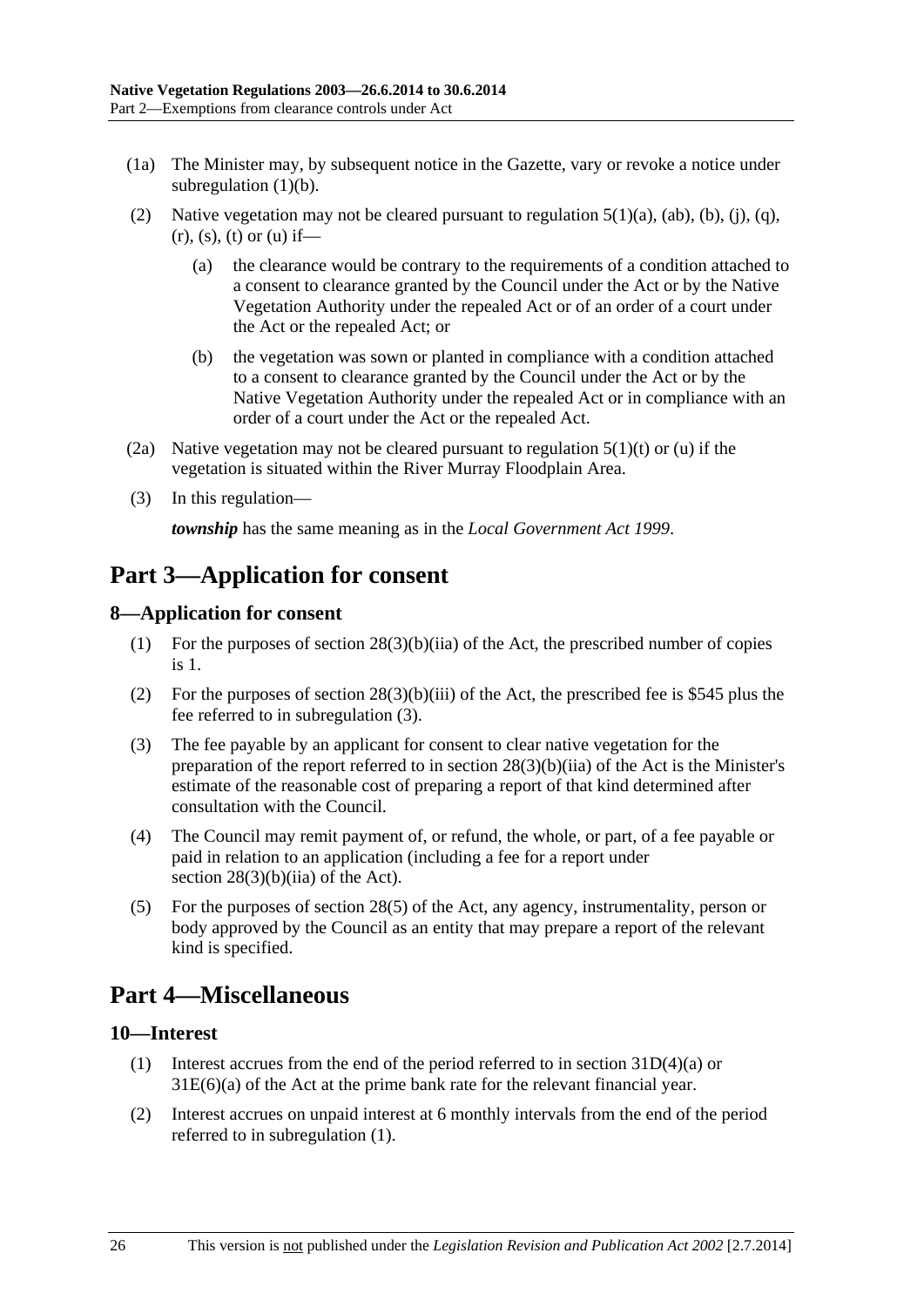<span id="page-26-0"></span>(3) In this regulation—

*prime bank rate* for a particular financial year means the corporate loan reference rate applied by the Commonwealth Bank of Australia for corporate lending on the first trading day of the Bank in that financial year.

#### **11—Prescribed form (section 33C(8) of Act)**

For the purposes of section 33C(8) of the Act, the form set out in Schedule 2 is prescribed.

#### **12—Service of notices**

Notice may be served under the Act on a land owner—

- (a) personally; or
- (b) by posting it to the land owner at the address of the land owner last known to the person or body serving the notice.

#### **13—The Fund**

- (1) Money standing to the credit of the Fund on account of a payment into the Fund under Part 2 of these regulations must, as far as practicable, be used—
	- (a) to establish or regenerate native vegetation on land that is within the same region of the State as the land that is to be cleared by virtue of the exemption under that Part and that has been selected by the Council for that purpose after having regard to the Regional Biodiversity Plan or Plans (if any) approved by the Minister that apply within that region; and
	- (b) to preserve and maintain that vegetation once established or reinstated.
- (2) Other money standing to the credit of the Fund may be used or made available for any costs associated with research, promotional activities, investigations or other activities that, in the opinion of the Minister, will further the objects of the Act.

# **Schedule 1—Specified species of vegetation for the purposes of regulation 5(1)**

River red gum *Eucalyptus camaldulensis*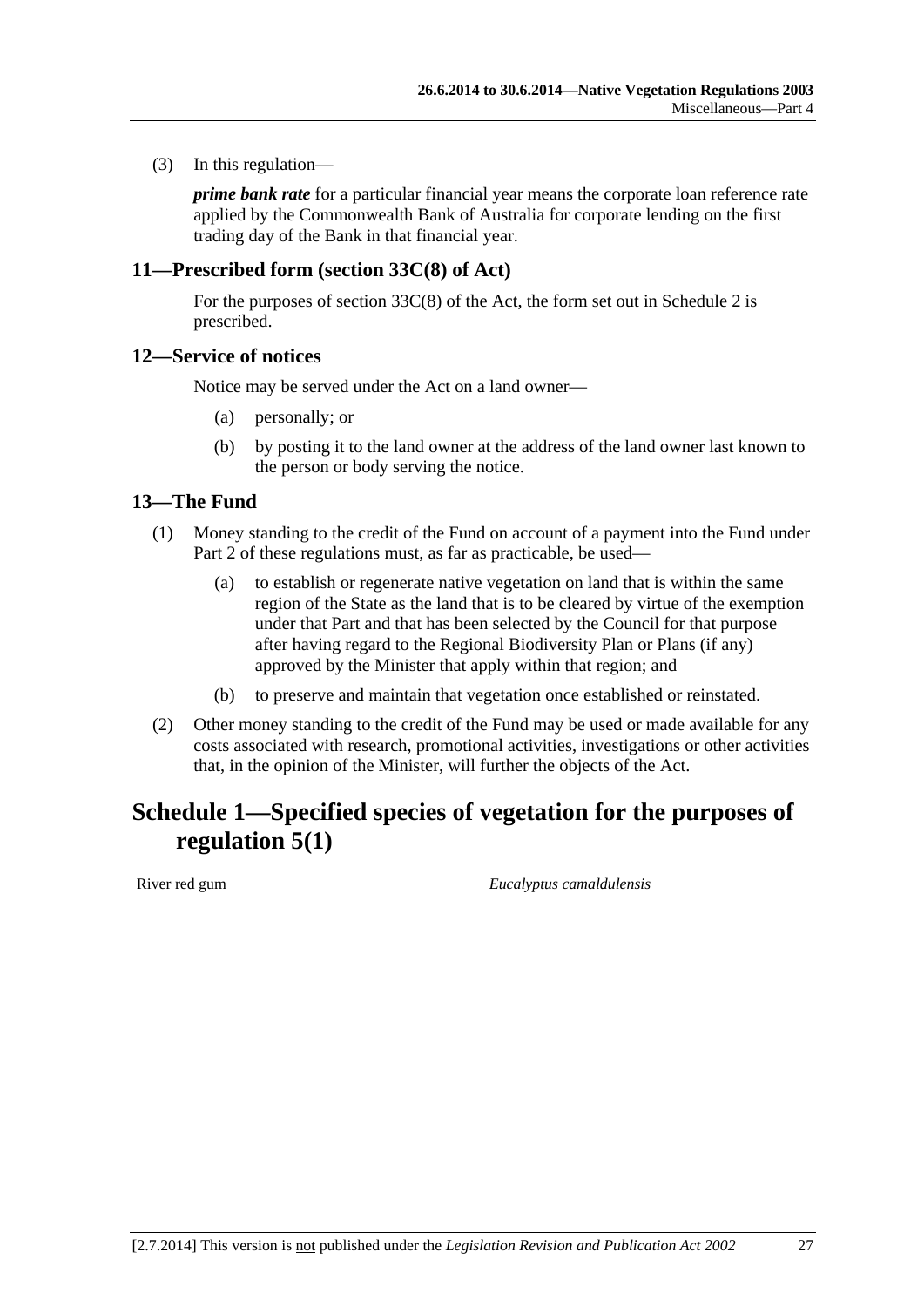## **Schedule 2—Notice under section 33C(8) of Act**

Native Vegetation Act 1991

#### Notice of information relating to a warrant

- NOTE: Section 33C of the Native Vegetation Act 1991 provides for the issuing and execution of a warrant in various cases. A warrant has been issued under the Act and the following information is provided in relation to this matter:
- The name of authorised officer executing the warrant is: 1.

#### This person is an authorised officer under the Native Vegetation Act 1991.

- This warrant was issued by the following magistrate:  $2.$
- $3.$ This warrant was issued on
	- $a.m./p.m.$ at
- The warrant authorises the following course of action: 4.

A warrant expires at the expiration of 1 month from the date of its issue.

A person may be guilty of an offence if he or she fails to comply with a requirement under the Act or hinders an authorised officer in the lawful exercise of a power under the Act. The maximum penalty for an offence is \$5 000. (A person is not required to answer any question if to do so might incriminate the person or make the person liable to a criminal penalty.)

(Authorised officer executing warrant)

(Date)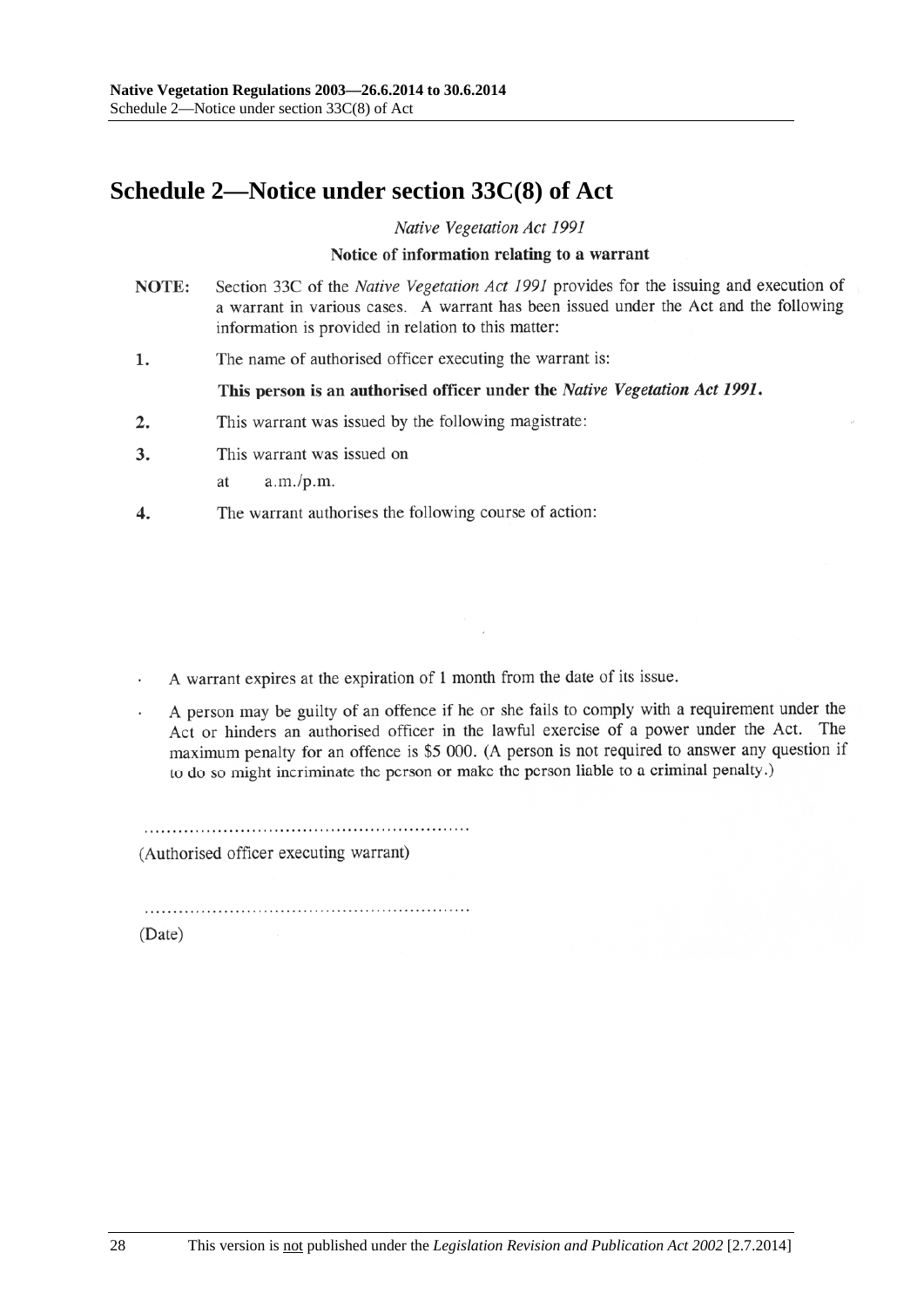# **Legislative history**

### **Notes**

- Variations of this version that are uncommenced are not incorporated into the text.
- Please note—References in the legislation to other legislation or instruments or to titles of bodies or offices are not automatically updated as part of the program for the revision and publication of legislation and therefore may be obsolete.
- Earlier versions of these regulations (historical versions) are listed at the end of the legislative history.
- For further information relating to the Act and subordinate legislation made under the Act see the Index of South Australian Statutes or www.legislation.sa.gov.au.

## **Legislation revoked by principal regulations**

The *Native Vegetation Regulations 2003* revoked the following:

*Native Vegetation Regulations 1991*

## **Principal regulations and variations**

New entries appear in bold.

| Year | No  | Reference                | Commencement              |
|------|-----|--------------------------|---------------------------|
| 2003 | 173 | Gazette 21.8.2003 p3282  | $25.8.2003$ : r 2         |
| 2003 | 227 | Gazette 13.11.2003 p4055 | 13.11.2003: r 2           |
| 2003 | 234 | Gazette 20.11.2003 p4239 | 24.11.2003: r 2           |
| 2005 | 60  | Gazette 26.5.2005 p1416  | $1.7.2005$ : r 2          |
| 2005 | 154 | Gazette 30.6.2005 p2239  | Pt 6 (r 11)-1.7.2005: r 2 |
| 2006 | 25  | Gazette 9.2.2006 p523    | 9.2.2006: r 2             |
| 2006 | 86  | Gazette 15.6.2006 p1717  | 1.7.2006: r 2             |
| 2007 | 26  | Gazette 29.3.2007 p949   | 29.3.2007: r 2            |
| 2007 | 163 | Gazette 7.6.2007 p2572   | $1.7.2007:$ r 2           |
| 2008 | 124 | Gazette 5.6.2008 p2113   | 1.7.2008: r 2             |
| 2008 | 279 | Gazette 30.10.2008 p5009 | 30.10.2008: r 2           |
| 2009 | 130 | Gazette 4.6.2009 p2591   | 1.7.2009: r2              |
| 2009 | 234 | Gazette 10.9.2009 p4412  | 10.9.2009: $r$ 2          |
| 2010 | 79  | Gazette 10.6.2010 p2754  | $1.7.2010$ : r 2          |
| 2011 | 71  | Gazette 9.6.2011 p2092   | $1.7.2011:$ r 2           |
| 2012 | 76  | Gazette 31.5.2012 p2324  | $1.7.2012$ : r 2          |
| 2013 | 69  | Gazette 6.6.2013 p2149   | $1.7.2013$ : r 2          |
| 2014 | 175 | Gazette 19.6.2014 p2749  | $1.7.2014$ : r 2          |
| 2014 | 185 | Gazette 26.6.2014 p3038  | 26.6.2014: r 2            |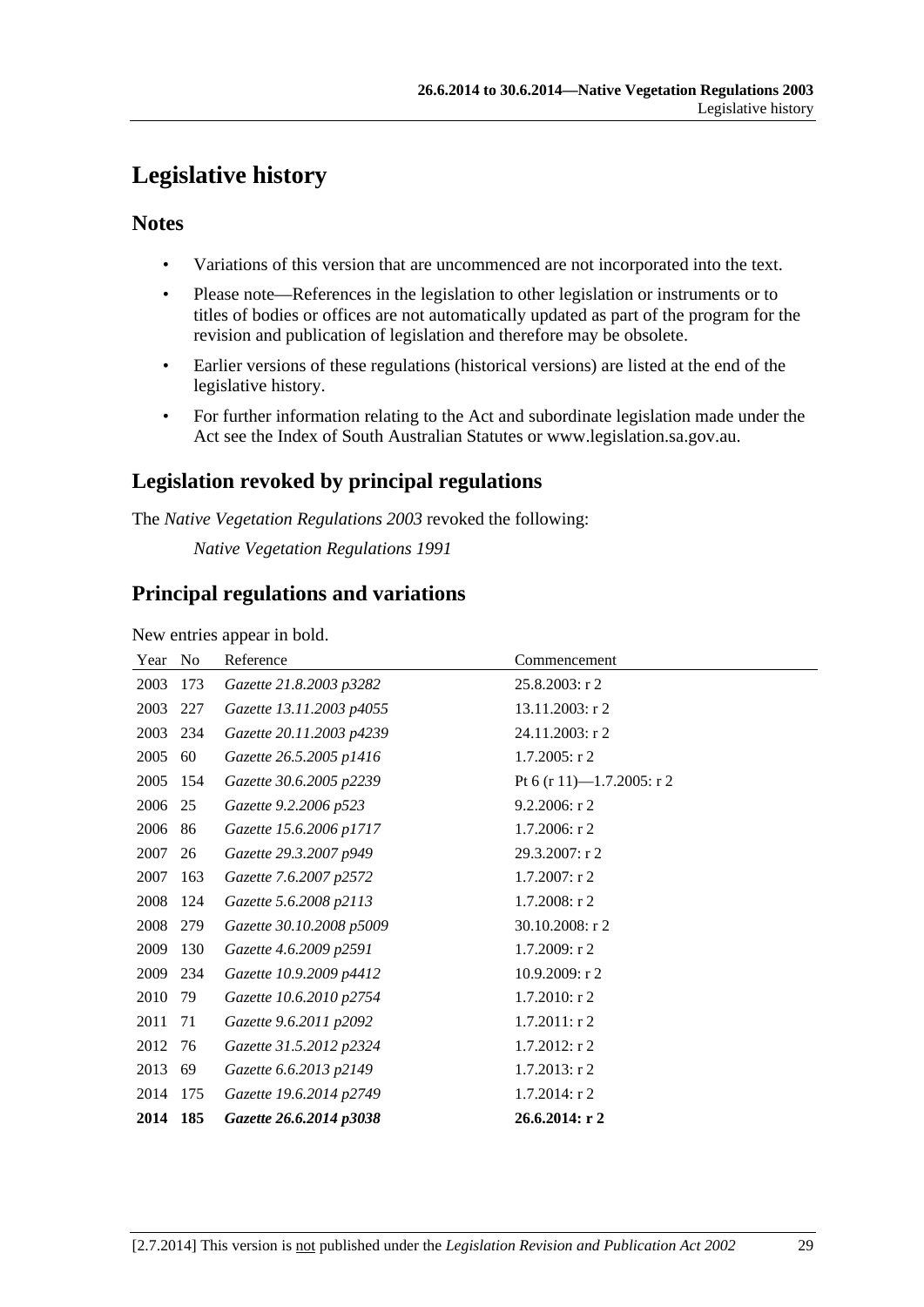## **Provisions varied**

New entries appear in bold.

Entries that relate to provisions that have been deleted appear in italics.

| Provision                              | How varied                                                                | Commencement |  |
|----------------------------------------|---------------------------------------------------------------------------|--------------|--|
| Pt1                                    |                                                                           |              |  |
| r <sub>2</sub>                         | omitted under the Legislation Revision and<br><b>Publication Act 2002</b> | 24.11.2003   |  |
| r 3                                    |                                                                           |              |  |
| C.F.S.                                 | deleted by $25/2006$ r $4(1)$                                             | 9.2.2006     |  |
| country                                | varied by 25/2006 r 4(2)                                                  | 9.2.2006     |  |
| Mining Act                             | inserted by 279/2008 r 4                                                  | 30.10.2008   |  |
| <b>River Murray</b><br>Floodplain Area | inserted by 234/2003 r 4                                                  | 24.11.2003   |  |
| <b>SACFS</b>                           | inserted by $25/2006$ r 4(3)                                              | 9.2.2006     |  |
| r 3A                                   | inserted by 234/2009 r 4                                                  | 10.9.2009    |  |
| Pt 2                                   |                                                                           |              |  |
| r <sub>5</sub>                         |                                                                           |              |  |
| r 5(1)                                 | varied by 227/2003 r 4                                                    | 13.11.2003   |  |
|                                        | varied by 154/2005 r 11(1) and (2)                                        | 1.7.2005     |  |
|                                        | varied by 25/2006 r 5(1)-(23)                                             | 9.2.2006     |  |
|                                        | varied by 26/2007 r 4                                                     | 29.3.2007    |  |
|                                        | varied by 279/2008 r 5(1)-(4)                                             | 30.10.2008   |  |
|                                        | (ka) deleted by 234/2009 r 5(1)                                           | 10.9.2009    |  |
|                                        | varied by $234/2009$ r $5(1)$ , $(2)$ , $(6)$                             | 10.9.2009    |  |
|                                        | $(m)$ , $(n)$ , $(o)$ deleted by 234/2009 5(3)                            | 10.9.2009    |  |
|                                        | $(v)$ , $(w)$ , $(x)$ deleted by 234/2009 r 5(4)                          | 10.9.2009    |  |
|                                        | (z), (za) deleted by $234/2009$ r $5(5)$                                  | 10.9.2009    |  |
|                                        | varied by 185/2014 r 4(1)                                                 | 26.6.2014    |  |
| $r 5(1a)$ and $(1b)$                   | inserted by $25/2006$ r $5(24)$                                           | 9.2.2006     |  |
| $r \, 5(lc)$                           | inserted by $25/2006$ r $5(24)$                                           | 9.2.2006     |  |
|                                        | deleted by 234/2009 r 5(7)                                                | 10.9.2009    |  |
| r 5(2)                                 | varied by 234/2003 r 5(1)                                                 | 24.11.2003   |  |
|                                        | substituted by 234/2009 r 5(7)                                            | 10.9.2009    |  |
| $r\sqrt{5(2a)}$                        | inserted by $234/2003$ r $5(2)$                                           | 24.11.2003   |  |
|                                        | deleted by 234/2009 r 5(7)                                                | 10.9.2009    |  |
| r 5(3)                                 | substituted by $234/2009$ r 5(7)                                          | 10.9.2009    |  |
| $r 5(4)$ - (6)                         | deleted by 234/2009 r 5(7)                                                | 10.9.2009    |  |
| r 5(7a)                                | inserted by 279/2008 r 5(5)                                               | 30.10.2008   |  |
| r $5(8)$ — $(11)$                      | inserted by 25/2006 r 5(25)                                               | 9.2.2006     |  |
| r 5(12)                                | inserted by 234/2009 r 5(8)                                               | 10.9.2009    |  |
| Area                                   | Cultana Training inserted by $185/2014$ r $4(2)$                          | 26.6.2014    |  |
| r 5(13)                                | inserted by 234/2009 r 5(8)                                               | 10.9.2009    |  |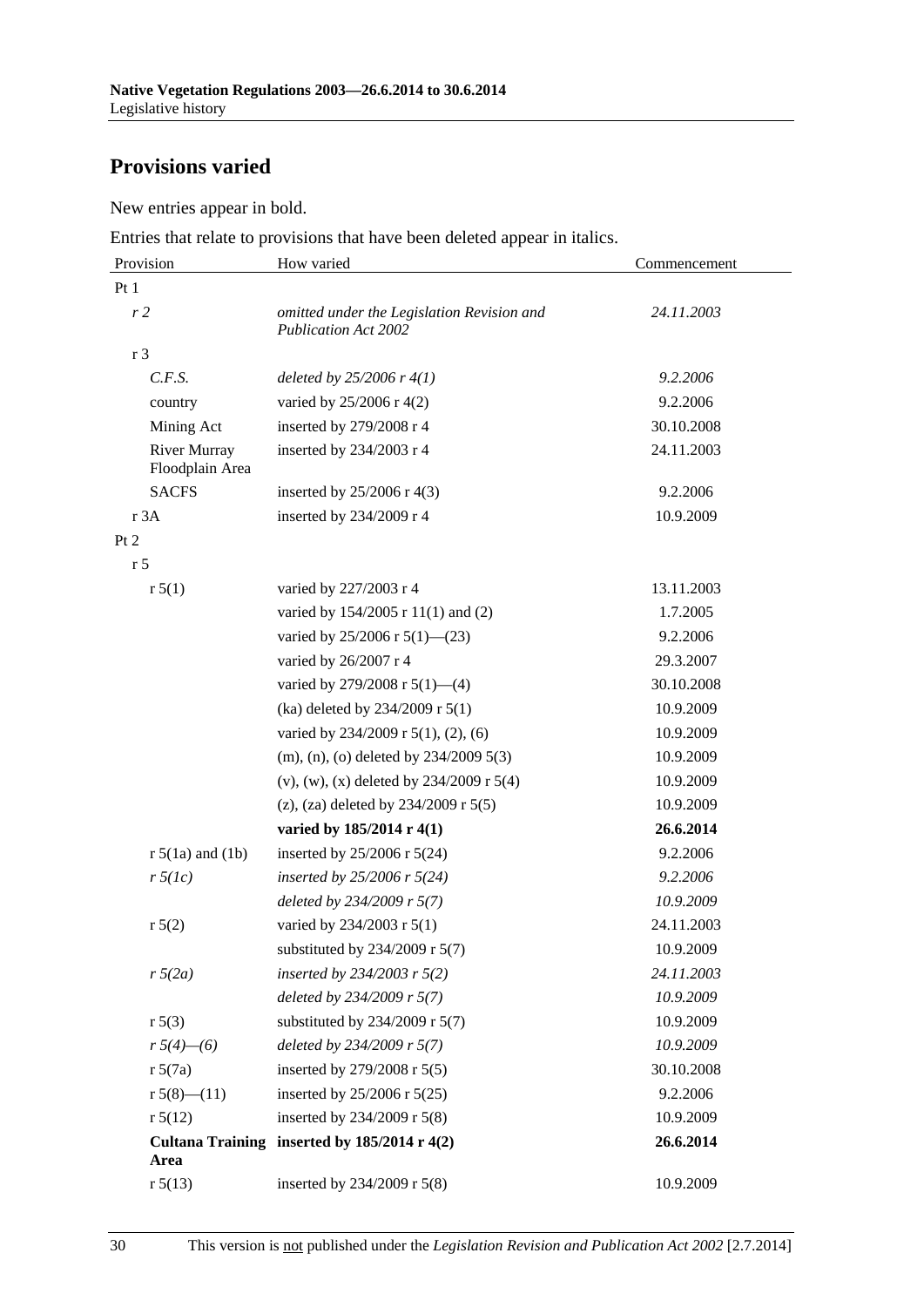| 26.6.2014 to 30.6.2014—Native Vegetation Regulations 2003 |                     |
|-----------------------------------------------------------|---------------------|
|                                                           | Legislative history |

| r 5A                               | inserted by 234/2009 r 6                                                  | 10.9.2009                 |
|------------------------------------|---------------------------------------------------------------------------|---------------------------|
| r 6                                |                                                                           |                           |
| r(6(1))                            | substituted by $234/2009$ r 7(1)                                          | 10.9.2009                 |
| r 6(1a)                            | inserted by 234/2009 r 7(1)                                               | 10.9.2009                 |
| r(6(2)                             | varied by 26/2007 r 5                                                     | 29.3.2007                 |
|                                    | varied by 234/2009 r 7(2)                                                 | 10.9.2009                 |
| r 6(2a)                            | inserted by 234/2003 r 6                                                  | 24.11.2003                |
| r <sub>7</sub>                     | deleted by 234/2009 r 8                                                   | 10.9.2009                 |
| Pt 3                               |                                                                           |                           |
| r 8                                |                                                                           |                           |
| r 8(2)                             | varied by $60/2005$ r 4                                                   | 1.7.2005                  |
|                                    | varied by 86/2006 r 4                                                     | 1.7.2006                  |
|                                    | varied by 163/2007 r 4                                                    | 1.7.2007                  |
|                                    | varied by 124/2008 r 4                                                    | 1.7.2008                  |
|                                    | varied by 130/2009 r 4                                                    | 1.7.2009                  |
|                                    | varied by 79/2010 r 4                                                     | 1.7.2010                  |
|                                    | varied by 71/2011 r 4                                                     | 1.7.2011                  |
|                                    | varied by 76/2012 r 4                                                     | 1.7.2012                  |
|                                    | varied by 69/2013 r 4                                                     | 1.7.2013                  |
|                                    | varied by 175/2014 r 4                                                    | 1.7.2014-not incorporated |
| Pt 4                               |                                                                           |                           |
| r 9 before deletion by<br>234/2009 |                                                                           |                           |
| native vegetation                  | varied by $25/2006$ r 6                                                   | 9.2.2006                  |
| r9                                 | deleted by 234/2009 r 9                                                   | 10.9.2009                 |
| r 13                               |                                                                           |                           |
| r 13(1)                            | r 13 redesignated as r 13(1) by $25/2006$ r 7                             | 9.2.2006                  |
| r 13(2)                            | inserted by 25/2006 r 7                                                   | 9.2.2006                  |
| r14                                | omitted under the Legislation Revision and<br><b>Publication Act 2002</b> | 24.11.2003                |

## **Historical versions**

24.11.2003 1.7.2005 9.2.2006 1.7.2006 29.3.2007 1.7.2007 1.7.2008 30.10.2008 1.7.2009 10.9.2009 1.7.2010